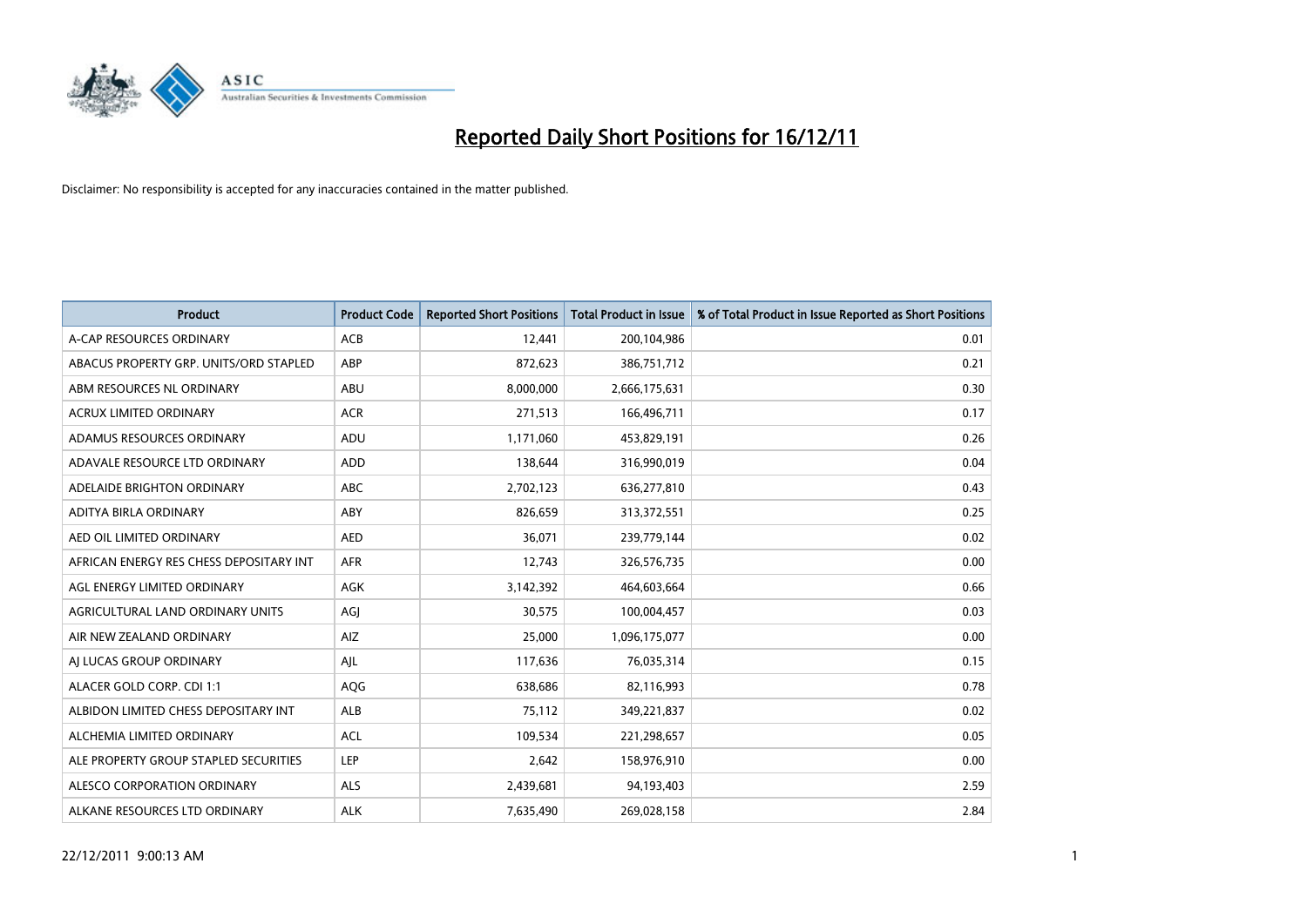

| <b>Product</b>                         | <b>Product Code</b> | <b>Reported Short Positions</b> | <b>Total Product in Issue</b> | % of Total Product in Issue Reported as Short Positions |
|----------------------------------------|---------------------|---------------------------------|-------------------------------|---------------------------------------------------------|
| ALLIANCE RESOURCES ORDINARY            | AGS                 | 13,756                          | 341,172,309                   | 0.00                                                    |
| ALLIED GOLD MIN PLC CDI 1:1            | <b>ALD</b>          | 5,261                           | 73,165,755                    | 0.01                                                    |
| ALLIED HEALTH LTD ORDINARY             | AHZ                 | 134,528                         | 656,382,383                   | 0.02                                                    |
| ALTONA MINING LTD ORDINARY             | <b>AOH</b>          | 906,859                         | 518,687,704                   | 0.18                                                    |
| ALUMINA LIMITED ORDINARY               | <b>AWC</b>          | 35,668,888                      | 2,440,196,187                 | 1.46                                                    |
| AMADEUS ENERGY ORDINARY                | AMU                 | 454,000                         | 274,786,018                   | 0.17                                                    |
| AMALGAMATED HOLDINGS ORDINARY          | <b>AHD</b>          | 564                             | 157,480,461                   | 0.00                                                    |
| AMCOR LIMITED ORDINARY                 | AMC                 | 4,518,583                       | 1,213,746,007                 | 0.37                                                    |
| AMP LIMITED ORDINARY                   | AMP                 | 9,123,575                       | 2,854,672,784                 | 0.30                                                    |
| AMPELLA MINING ORDINARY                | AMX                 | 540,450                         | 205,985,108                   | 0.27                                                    |
| ANGLOGOLD ASHANTI CDI 5:1              | AGG                 | 1,000                           | 89,207,765                    | 0.00                                                    |
| ANSELL LIMITED ORDINARY                | <b>ANN</b>          | 3,024,813                       | 130,656,668                   | 2.30                                                    |
| ANTARES ENERGY LTD ORDINARY            | <b>AZZ</b>          | 128,199                         | 263,000,000                   | 0.04                                                    |
| ANZ BANKING GRP LTD ORDINARY           | ANZ                 | 17,532,878                      | 2,634,777,566                 | 0.66                                                    |
| APA GROUP STAPLED SECURITIES           | <b>APA</b>          | 7,917,024                       | 639,334,625                   | 1.22                                                    |
| APEX MINERALS NL ORDINARY              | <b>AXM</b>          | 885,146                         | 5,550,243,713                 | 0.02                                                    |
| APN EUROPEAN RETAIL UNITS STAPLED SEC. | <b>AEZ</b>          | 11,832                          | 544,910,660                   | 0.00                                                    |
| APN NEWS & MEDIA ORDINARY              | <b>APN</b>          | 27,423,344                      | 630,211,415                   | 4.36                                                    |
| AOUARIUS PLATINUM. ORDINARY            | <b>AOP</b>          | 3,912,268                       | 470,312,578                   | 0.81                                                    |
| AQUILA RESOURCES BONUS DEFERRED        | <b>AQABB</b>        | 303.042                         | 37,436,849                    | 0.79                                                    |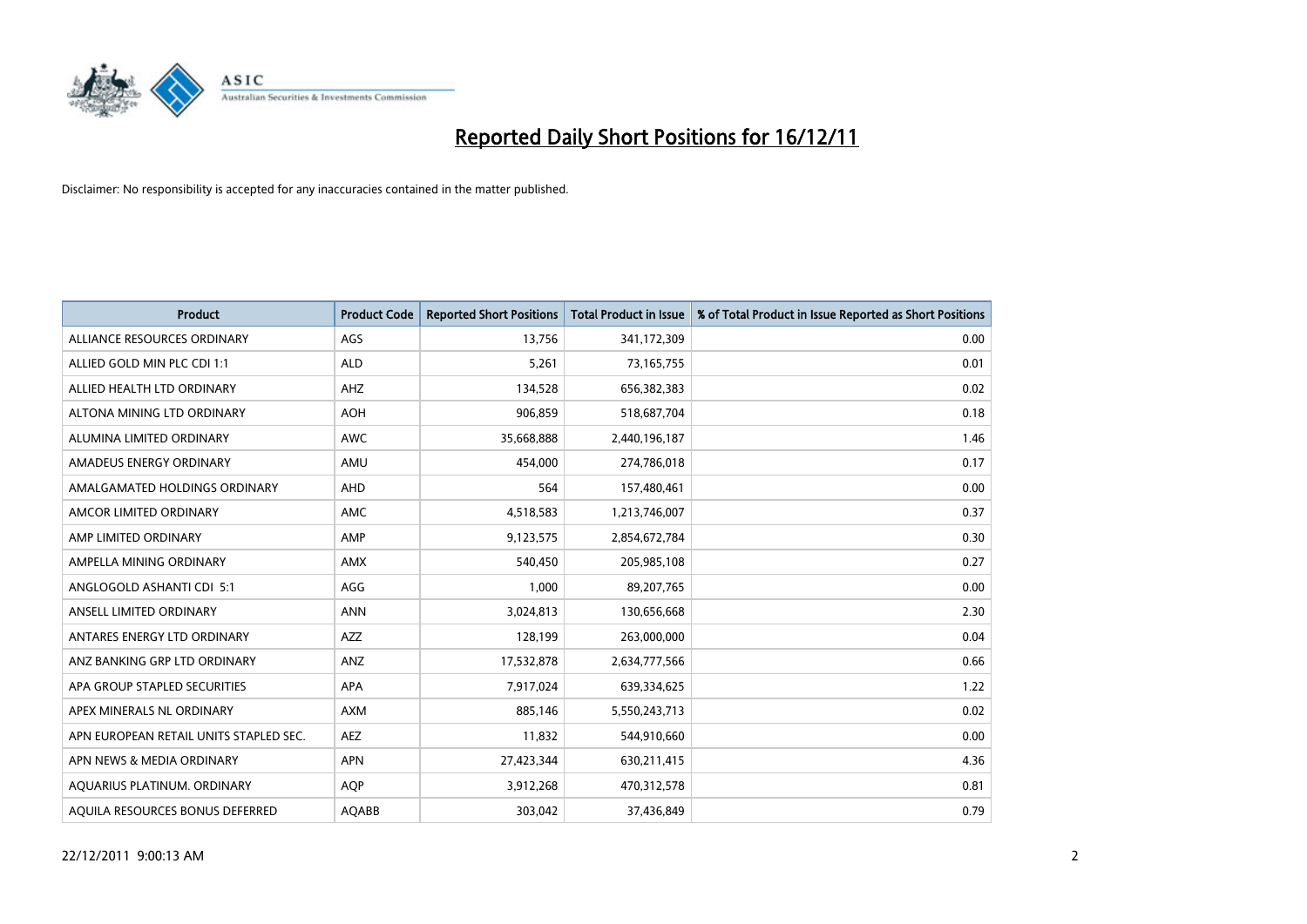

| <b>Product</b>                          | <b>Product Code</b> | <b>Reported Short Positions</b> | <b>Total Product in Issue</b> | % of Total Product in Issue Reported as Short Positions |
|-----------------------------------------|---------------------|---------------------------------|-------------------------------|---------------------------------------------------------|
| AQUILA RESOURCES ORDINARY               | <b>AQA</b>          | 6,472,762                       | 374,368,499                   | 1.70                                                    |
| ARAFURA RESOURCE LTD ORDINARY           | <b>ARU</b>          | 11,821,685                      | 367,980,342                   | 3.21                                                    |
| ARB CORPORATION ORDINARY                | <b>ARP</b>          | 14,917                          | 72,481,302                    | 0.01                                                    |
| ARDENT LEISURE GROUP STAPLED SECURITIES | AAD                 | 257,769                         | 324,236,390                   | 0.07                                                    |
| ARISTOCRAT LEISURE ORDINARY             | <b>ALL</b>          | 16,465,061                      | 543,181,024                   | 3.05                                                    |
| ASCIANO LIMITED ORDINARY                | <b>AIO</b>          | 14,471,567                      | 975,385,664                   | 1.48                                                    |
| ASG GROUP LIMITED ORDINARY              | <b>ASZ</b>          | 88.423                          | 171,456,889                   | 0.05                                                    |
| ASPEN GROUP ORD/UNITS STAPLED           | <b>APZ</b>          | 1,058,502                       | 591,084,183                   | 0.18                                                    |
| ASPIRE MINING LTD ORDINARY              | <b>AKM</b>          | 427,669                         | 620,594,556                   | 0.06                                                    |
| <b>ASTON RES LTD ORDINARY</b>           | <b>AZT</b>          | 895,166                         | 204,668,861                   | 0.42                                                    |
| ASTRO JAP PROP GROUP STAPLED SECURITIES | AJA                 | 22,295                          | 58,445,002                    | 0.03                                                    |
| ASX LIMITED ORDINARY                    | <b>ASX</b>          | 2,427,038                       | 175,136,729                   | 1.38                                                    |
| ATLAS IRON LIMITED ORDINARY             | AGO                 | 18,023,012                      | 894,684,560                   | 1.99                                                    |
| <b>AURORA OIL &amp; GAS ORDINARY</b>    | <b>AUT</b>          | 11,372,439                      | 411,655,343                   | 2.76                                                    |
| AUSDRILL LIMITED ORDINARY               | <b>ASL</b>          | 61,264                          | 303,188,155                   | 0.01                                                    |
| AUSENCO LIMITED ORDINARY                | AAX                 | 1,421,659                       | 123,258,843                   | 1.14                                                    |
| <b>AUSTAL LIMITED ORDINARY</b>          | ASB                 | 191,172                         | 188,069,638                   | 0.10                                                    |
| AUSTAR UNITED ORDINARY                  | <b>AUN</b>          | 12,822,194                      | 1,271,505,737                 | 1.01                                                    |
| AUSTBROKERS HOLDINGS ORDINARY           | <b>AUB</b>          | $\overline{2}$                  | 55,545,576                    | 0.00                                                    |
| AUSTIN ENGINEERING ORDINARY             | <b>ANG</b>          | 50,073                          | 72,164,403                    | 0.06                                                    |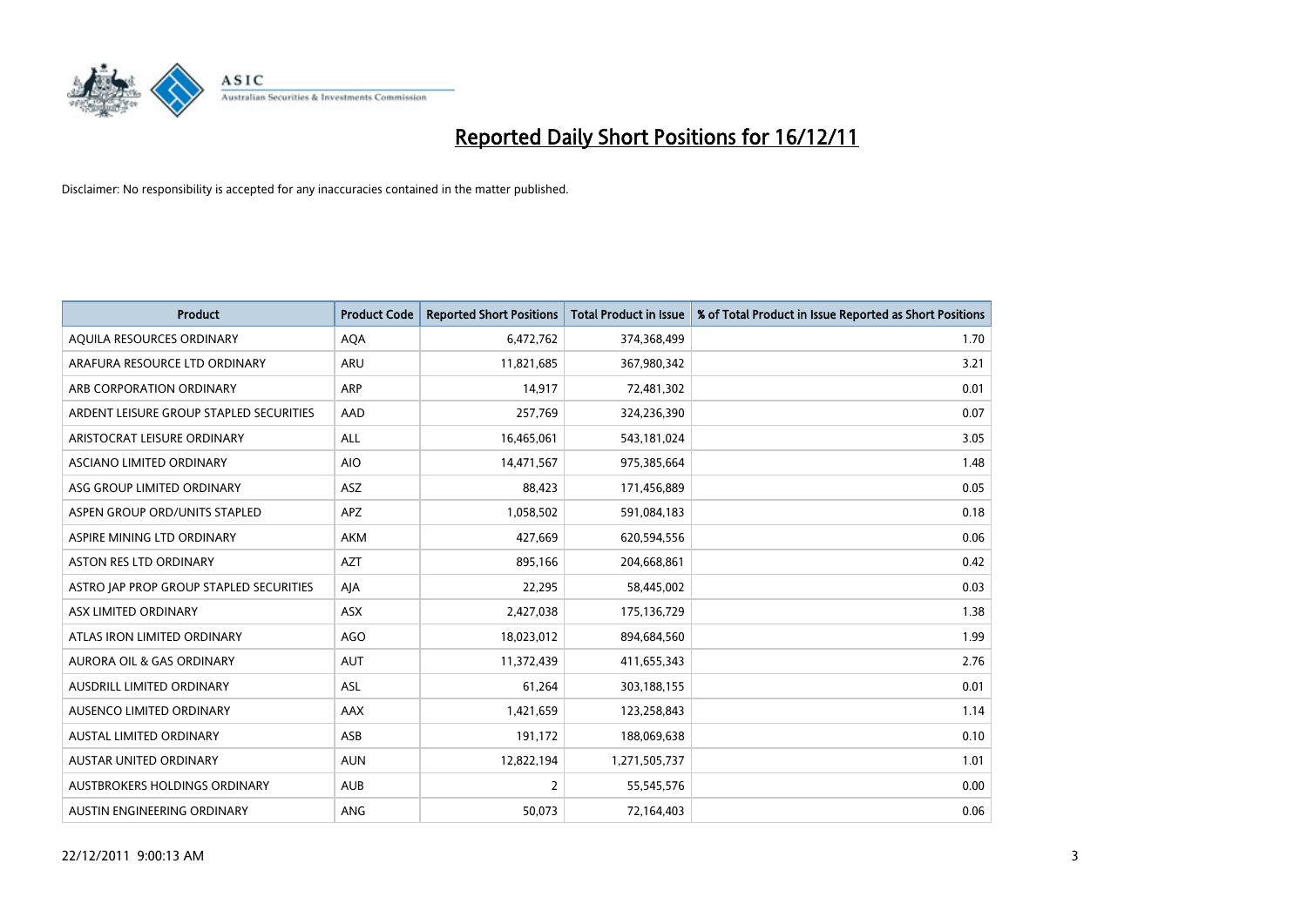

| <b>Product</b>                       | <b>Product Code</b> | <b>Reported Short Positions</b> | <b>Total Product in Issue</b> | % of Total Product in Issue Reported as Short Positions |
|--------------------------------------|---------------------|---------------------------------|-------------------------------|---------------------------------------------------------|
| <b>AUSTRALAND ASSETS ASSETS</b>      | <b>AAZPB</b>        | 1.168                           | 2,750,000                     | 0.04                                                    |
| AUSTRALAND PROPERTY STAPLED SECURITY | <b>ALZ</b>          | 527,198                         | 576,846,597                   | 0.08                                                    |
| AUSTRALIAN AGRICULT, ORDINARY        | AAC                 | 900,213                         | 312,892,824                   | 0.28                                                    |
| <b>AUSTRALIAN EDUCATION UNITS</b>    | <b>AEU</b>          | 625,000                         | 175,465,397                   | 0.36                                                    |
| AUSTRALIAN INFRASTR, UNITS/ORDINARY  | <b>AIX</b>          | 11,561,643                      | 620,733,944                   | 1.85                                                    |
| AUSTRALIAN MINES LTD ORDINARY        | <b>AUZ</b>          | 1,400,000                       | 636,910,317                   | 0.22                                                    |
| AUSTRALIAN PHARM, ORDINARY           | API                 | 700.790                         | 488,115,883                   | 0.14                                                    |
| <b>AUTOMOTIVE HOLDINGS ORDINARY</b>  | <b>AHE</b>          | 4,298                           | 260,579,682                   | 0.00                                                    |
| AVEXA LIMITED ORDINARY               | <b>AVX</b>          | 243,657                         | 847,688,779                   | 0.03                                                    |
| AWE LIMITED ORDINARY                 | <b>AWE</b>          | 1,962,328                       | 521,871,941                   | 0.38                                                    |
| AZUMAH RESOURCES ORDINARY            | <b>AZM</b>          | 68,272                          | 282,020,356                   | 0.02                                                    |
| <b>BANDANNA ENERGY ORDINARY</b>      | <b>BND</b>          | 1,566,455                       | 528,481,199                   | 0.29                                                    |
| BANK OF QUEENSLAND. ORDINARY         | <b>BOQ</b>          | 10,596,278                      | 225,369,547                   | 4.70                                                    |
| <b>BANNERMAN RESOURCES ORDINARY</b>  | <b>BMN</b>          | 1,551,087                       | 234,435,934                   | 0.66                                                    |
| <b>BASE RES LIMITED ORDINARY</b>     | <b>BSE</b>          | 322,296                         | 460,440,029                   | 0.07                                                    |
| BATHURST RESOURCES ORDINARY          | <b>BTU</b>          | 12,430,892                      | 689,447,997                   | 1.81                                                    |
| <b>BAUXITE RESOURCE LTD ORDINARY</b> | <b>BAU</b>          | 14,000                          | 235,379,896                   | 0.01                                                    |
| <b>BC IRON LIMITED ORDINARY</b>      | <b>BCI</b>          | 343,021                         | 95,311,000                    | 0.37                                                    |
| BEACH ENERGY LIMITED ORDINARY        | <b>BPT</b>          | 6,567,274                       | 1,107,635,932                 | 0.58                                                    |
| BEADELL RESOURCE LTD ORDINARY        | <b>BDR</b>          | 3.590.890                       | 657,906,946                   | 0.55                                                    |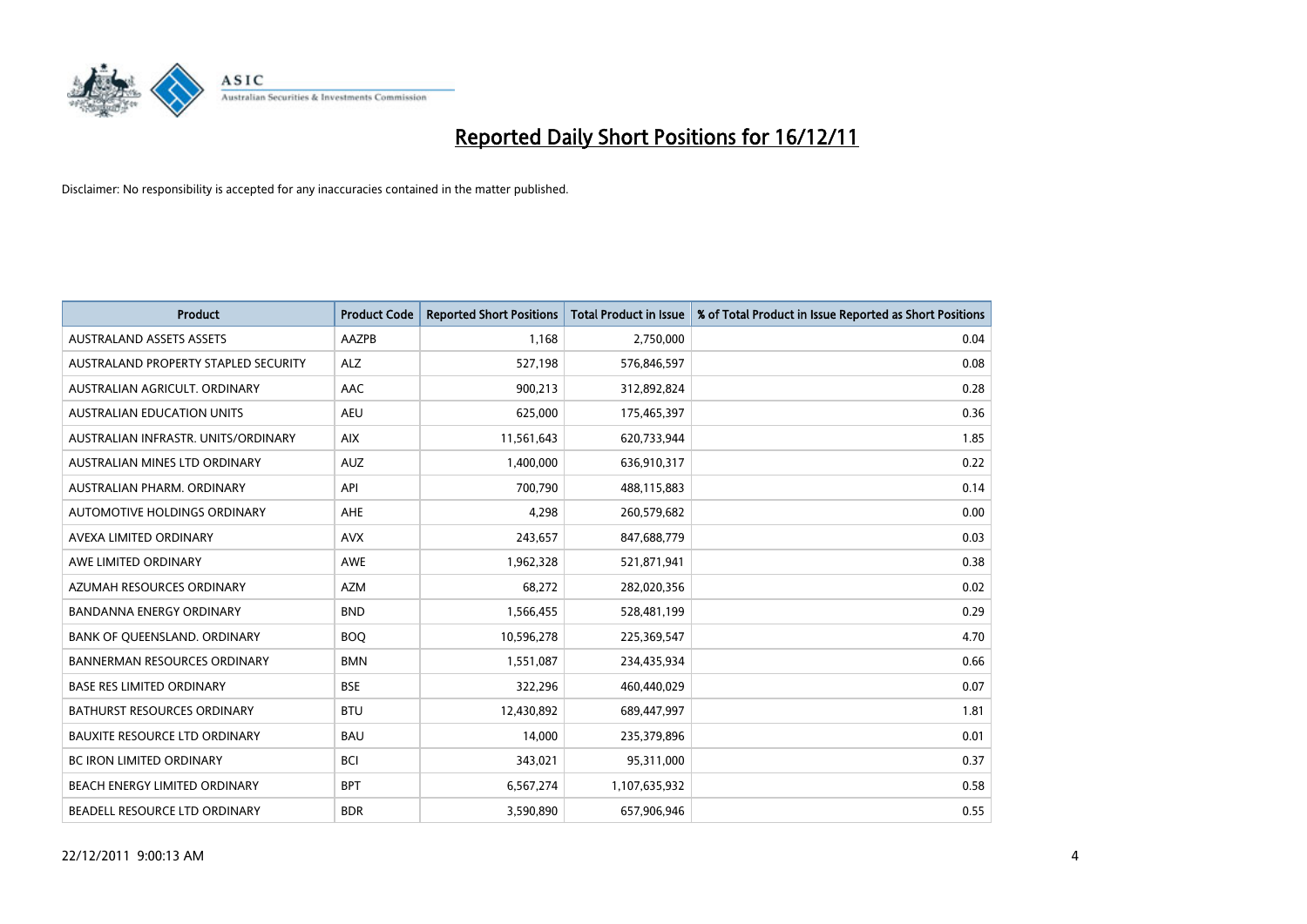

| <b>Product</b>                       | <b>Product Code</b> | <b>Reported Short Positions</b> | <b>Total Product in Issue</b> | % of Total Product in Issue Reported as Short Positions |
|--------------------------------------|---------------------|---------------------------------|-------------------------------|---------------------------------------------------------|
| BENDIGO AND ADELAIDE ORDINARY        | <b>BEN</b>          | 6,144,710                       | 365,831,662                   | 1.68                                                    |
| BERKELEY RESOURCES ORDINARY          | <b>BKY</b>          | 204,222                         | 174,298,273                   | 0.12                                                    |
| BETASHARES ASX RES ETF UNITS         | <b>ORE</b>          | 88,220                          | 4,219,665                     | 2.09                                                    |
| BHP BILLITON LIMITED ORDINARY        | <b>BHP</b>          | 30,253,537                      | 3,211,496,105                 | 0.91                                                    |
| <b>BILLABONG ORDINARY</b>            | <b>BBG</b>          | 29,281,198                      | 255,102,103                   | 11.47                                                   |
| <b>BIONOMICS LIMITED ORDINARY</b>    | <b>BNO</b>          | 4,393                           | 344,751,779                   | 0.00                                                    |
| <b>BIOTA HOLDINGS ORDINARY</b>       | <b>BTA</b>          | 1,486,808                       | 181,703,711                   | 0.82                                                    |
| <b>BISALLOY STEEL ORDINARY</b>       | <b>BIS</b>          | 84,480                          | 216,455,965                   | 0.04                                                    |
| BKI INVESTMENT LTD ORDINARY          | BKI                 | 508                             | 425,549,573                   | 0.00                                                    |
| <b>BLACKTHORN RESOURCES ORDINARY</b> | <b>BTR</b>          | 35,848                          | 122,918,000                   | 0.03                                                    |
| <b>BLUESCOPE STEEL LTD ORDINARY</b>  | <b>BSL</b>          | 108,805,139                     | 2,700,192,934                 | 4.02                                                    |
| <b>BOART LONGYEAR ORDINARY</b>       | <b>BLY</b>          | 3,696,640                       | 461,163,412                   | 0.80                                                    |
| <b>BOOM LOGISTICS ORDINARY</b>       | <b>BOL</b>          | 337,999                         | 468,663,585                   | 0.07                                                    |
| <b>BORAL LIMITED, ORDINARY</b>       | <b>BLD</b>          | 30,832,434                      | 744,729,957                   | 4.13                                                    |
| BOTSWANA METALS LTD ORDINARY         | <b>BML</b>          | 7,000                           | 143,717,013                   | 0.00                                                    |
| <b>BOW ENERGY LIMITED ORDINARY</b>   | <b>BOW</b>          | 548,849                         | 361,926,672                   | 0.15                                                    |
| <b>BRADKEN LIMITED ORDINARY</b>      | <b>BKN</b>          | 2,353,615                       | 166,624,800                   | 1.40                                                    |
| <b>BRAMBLES LIMITED ORDINARY</b>     | <b>BXB</b>          | 13,334,486                      | 1,480,328,057                 | 0.87                                                    |
| <b>BREVILLE GROUP LTD ORDINARY</b>   | <b>BRG</b>          | 2,739                           | 130,095,322                   | 0.00                                                    |
| <b>BRICKWORKS LIMITED ORDINARY</b>   | <b>BKW</b>          | 52.847                          | 147,567,333                   | 0.03                                                    |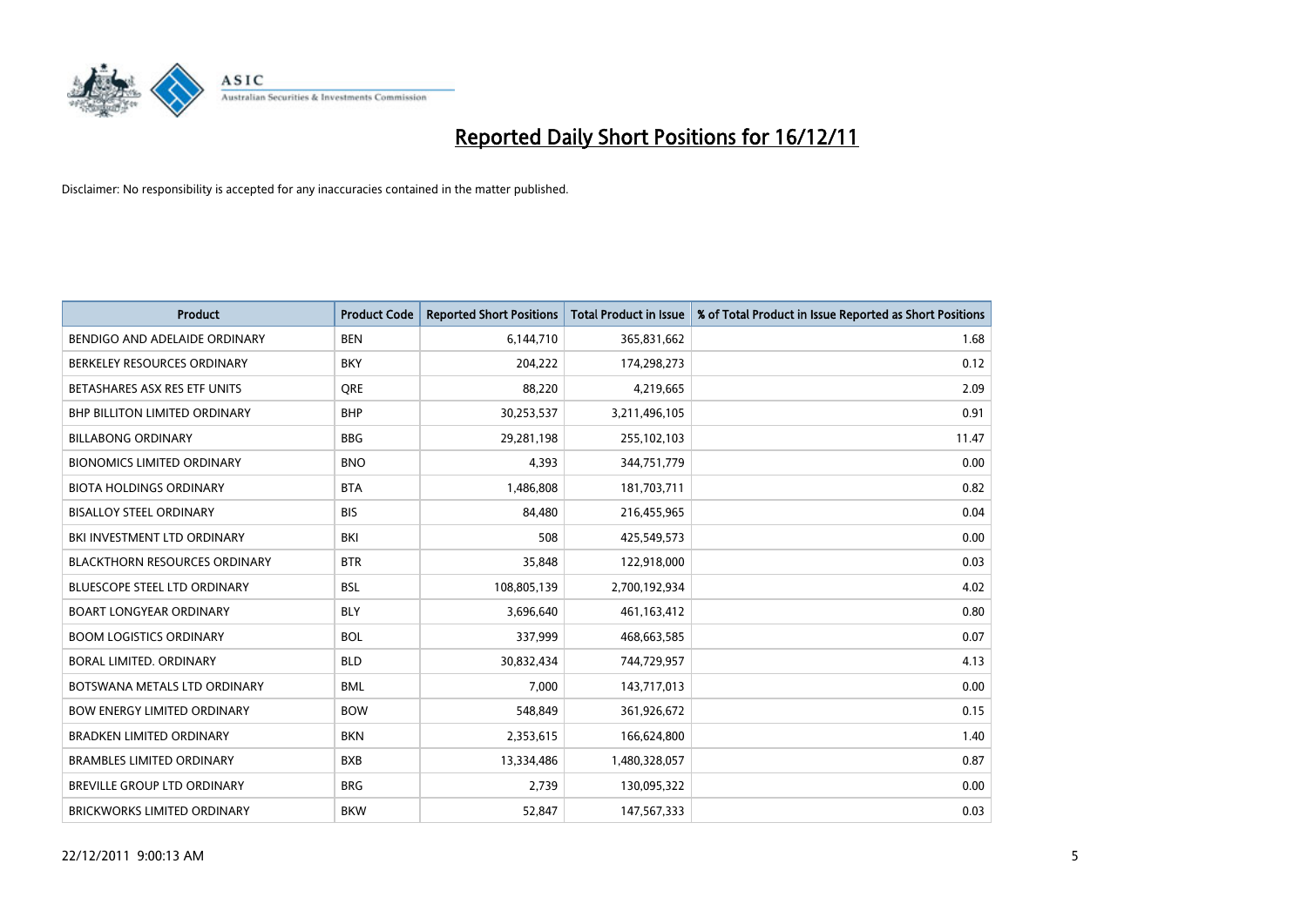

| <b>Product</b>                        | <b>Product Code</b> | <b>Reported Short Positions</b> | <b>Total Product in Issue</b> | % of Total Product in Issue Reported as Short Positions |
|---------------------------------------|---------------------|---------------------------------|-------------------------------|---------------------------------------------------------|
| <b>BROCKMAN RESOURCES ORDINARY</b>    | <b>BRM</b>          | 101,075                         | 144,803,151                   | 0.06                                                    |
| BT INVESTMENT MNGMNT ORDINARY         | <b>BTT</b>          | 1,129,865                       | 267,906,977                   | 0.42                                                    |
| <b>BURU ENERGY ORDINARY</b>           | <b>BRU</b>          | 940,916                         | 214,625,477                   | 0.44                                                    |
| <b>BWP TRUST ORDINARY UNITS</b>       | <b>BWP</b>          | 362,223                         | 520,012,793                   | 0.08                                                    |
| CABCHARGE AUSTRALIA ORDINARY          | CAB                 | 525,484                         | 120,437,014                   | 0.42                                                    |
| CALTEX AUSTRALIA ORDINARY             | <b>CTX</b>          | 6,431,409                       | 270,000,000                   | 2.38                                                    |
| <b>CAMPBELL BROTHERS ORDINARY</b>     | <b>CPB</b>          | 688.682                         | 67,503,411                    | 1.01                                                    |
| CAPE LAMBERT RES LTD ORDINARY         | <b>CFE</b>          | 773,976                         | 688,108,792                   | 0.11                                                    |
| CARABELLA RES LTD ORDINARY            | <b>CLR</b>          | 5,048                           | 123,101,882                   | 0.00                                                    |
| <b>CARBON ENERGY ORDINARY</b>         | <b>CNX</b>          | 459,208                         | 768,126,960                   | 0.06                                                    |
| CARDNO LIMITED ORDINARY               | CDD                 | 7,638                           | 112,645,932                   | 0.00                                                    |
| CARNARVON PETROLEUM ORDINARY          | <b>CVN</b>          | 1,740,907                       | 693,320,634                   | 0.25                                                    |
| <b>CARNEGIE WAVE ENERGY ORDINARY</b>  | <b>CWE</b>          | 83,000                          | 901,487,627                   | 0.01                                                    |
| <b>CARPATHIAN RESOURCES ORDINARY</b>  | <b>CPN</b>          | 75,000                          | 304,535,101                   | 0.02                                                    |
| CARPENTARIA EXP. LTD ORDINARY         | CAP                 | 9,777                           | 98,991,301                    | 0.01                                                    |
| CARSALES.COM LTD ORDINARY             | <b>CRZ</b>          | 12,570,116                      | 234,011,831                   | 5.37                                                    |
| <b>CASH CONVERTERS ORDINARY</b>       | CCV                 | 55,296                          | 379,761,025                   | 0.01                                                    |
| <b>CASPIAN OIL &amp; GAS ORDINARY</b> | <b>CIG</b>          | 50,000                          | 1,331,500,513                 | 0.00                                                    |
| <b>CELLNET GROUP ORDINARY</b>         | <b>CLT</b>          | 1,342                           | 60,978,107                    | 0.00                                                    |
| CENTRAL PETROLEUM ORDINARY            | <b>CTP</b>          | 11,455                          | 1,073,304,842                 | 0.00                                                    |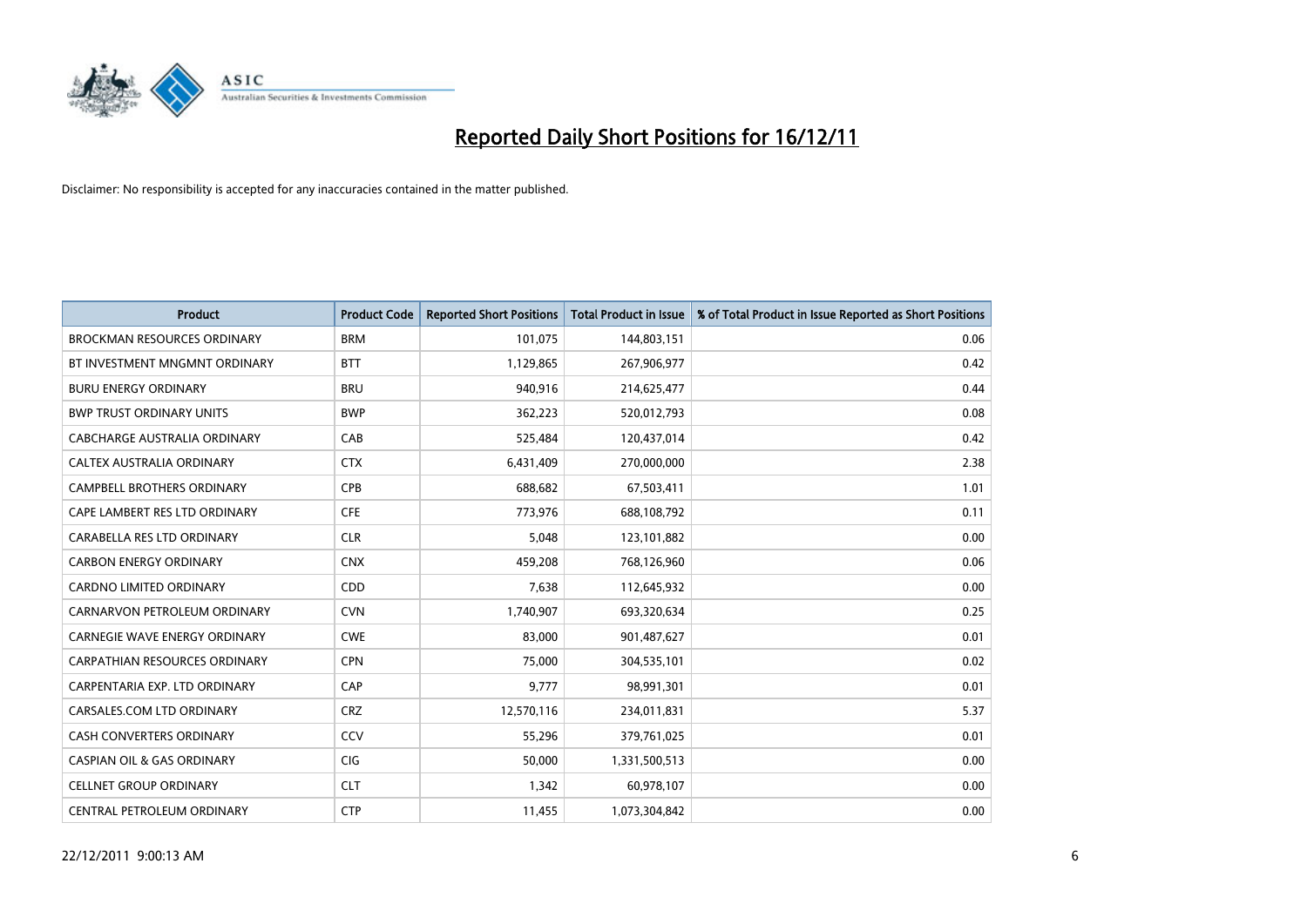

| <b>Product</b>                             | <b>Product Code</b> | <b>Reported Short Positions</b> | <b>Total Product in Issue</b> | % of Total Product in Issue Reported as Short Positions |
|--------------------------------------------|---------------------|---------------------------------|-------------------------------|---------------------------------------------------------|
| <b>CENTRO PROPERTIES UNITS/ORD STAPLED</b> | <b>CNP</b>          | 2,537                           | 972,414,514                   | 0.00                                                    |
| CENTRO RETAIL AUST ORD/UNIT STAPLED SEC    | <b>CRF</b>          | 702,502                         | 1,340,723,189                 | 0.05                                                    |
| CENTRO RETAIL GROUP STAPLED SECURITIES     | <b>CER</b>          | 520,481                         | 2,286,399,424                 | 0.02                                                    |
| CERAMIC FUEL CELLS ORDINARY                | <b>CFU</b>          | 357,432                         | 1,366,298,863                 | 0.03                                                    |
| <b>CFS RETAIL PROPERTY UNITS</b>           | <b>CFX</b>          | 82,161,614                      | 2,839,591,911                 | 2.90                                                    |
| <b>CGA MINING LIMITED ORDINARY</b>         | <b>CGX</b>          | 9,066                           | 333,475,726                   | 0.00                                                    |
| <b>CHALICE GOLD MINES ORDINARY</b>         | <b>CHN</b>          | 200                             | 250,030,886                   | 0.00                                                    |
| CHALLENGER DIV.PRO. STAPLED UNITS          | <b>CDI</b>          | 96,520                          | 883,903,667                   | 0.00                                                    |
| CHALLENGER INFRAST. STAPLED UNITS          | <b>CIF</b>          | 45,571                          | 316,223,785                   | 0.01                                                    |
| <b>CHALLENGER LIMITED ORDINARY</b>         | <b>CGF</b>          | 6,260,656                       | 552,513,723                   | 1.13                                                    |
| CHANDLER MACLEOD LTD ORDINARY              | <b>CMG</b>          | 11,970                          | 466,466,720                   | 0.00                                                    |
| CHARTER HALL GROUP STAPLED US PROHIBIT.    | <b>CHC</b>          | 241,740                         | 308,040,283                   | 0.07                                                    |
| <b>CHARTER HALL OFFICE UNIT</b>            | COO                 | 6,475,030                       | 493,319,730                   | 1.29                                                    |
| <b>CHARTER HALL RETAIL UNITS</b>           | <b>COR</b>          | 1,566,436                       | 299,628,571                   | 0.52                                                    |
| <b>CHORUS LIMITED ORDINARY</b>             | <b>CNU</b>          | 1,546,051                       | 385,082,123                   | 0.39                                                    |
| CITIGOLD CORP LTD ORDINARY                 | <b>CTO</b>          | 327,348                         | 1,105,078,301                 | 0.03                                                    |
| <b>CLOUGH LIMITED ORDINARY</b>             | <b>CLO</b>          | 119,103                         | 769,416,269                   | 0.02                                                    |
| COAL & ALLIED ORDINARY                     | <b>CNA</b>          | 6,389                           | 86,584,735                    | 0.01                                                    |
| COAL OF AFRICA LTD ORDINARY                | <b>CZA</b>          | 403,908                         | 611,960,610                   | 0.06                                                    |
| <b>COALSPUR MINES LTD ORDINARY</b>         | <b>CPL</b>          | 777.877                         | 579,768,744                   | 0.13                                                    |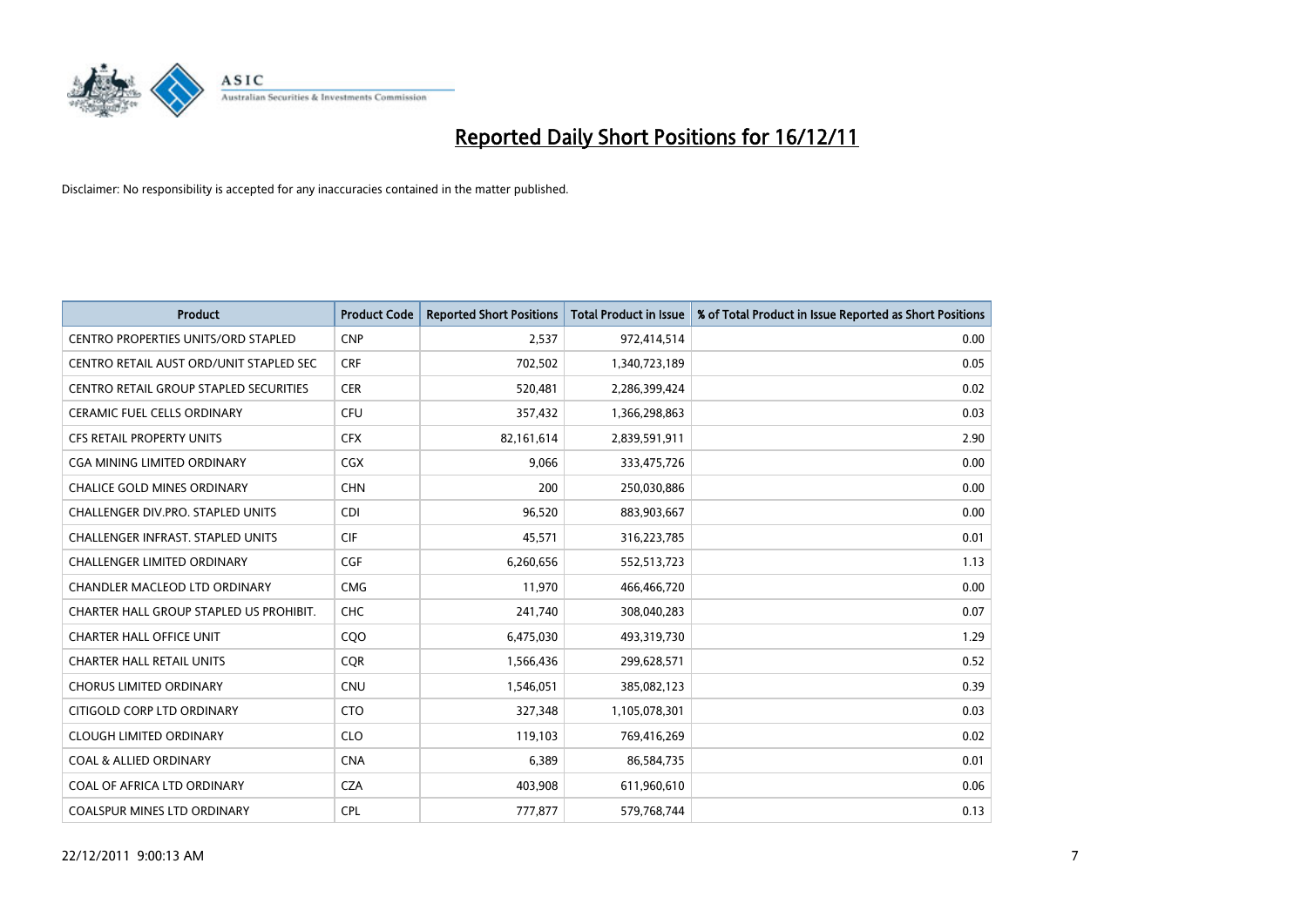

| <b>Product</b>                          | <b>Product Code</b> | <b>Reported Short Positions</b> | <b>Total Product in Issue</b> | % of Total Product in Issue Reported as Short Positions |
|-----------------------------------------|---------------------|---------------------------------|-------------------------------|---------------------------------------------------------|
| <b>COBAR CONSOLIDATED ORDINARY</b>      | CCU                 | 47,942                          | 205,783,037                   | 0.02                                                    |
| COCA-COLA AMATIL ORDINARY               | <b>CCL</b>          | 10,488,495                      | 759,567,552                   | 1.34                                                    |
| <b>COCHLEAR LIMITED ORDINARY</b>        | <b>COH</b>          | 3,547,883                       | 56,902,433                    | 6.25                                                    |
| COCKATOO COAL ORDINARY                  | <b>COK</b>          | 6,822,530                       | 1,016,196,908                 | 0.66                                                    |
| <b>COFFEY INTERNATIONAL ORDINARY</b>    | <b>COF</b>          | 11,295                          | 239,260,027                   | 0.00                                                    |
| <b>COKAL LTD ORDINARY</b>               | <b>CKA</b>          | 412,719                         | 149,245,134                   | 0.27                                                    |
| COMMONWEALTH BANK, ORDINARY             | <b>CBA</b>          | 32,505,904                      | 1,581,280,593                 | 2.04                                                    |
| <b>COMMONWEALTH PROP ORDINARY UNITS</b> | <b>CPA</b>          | 23,608,640                      | 2,458,123,552                 | 0.93                                                    |
| <b>COMPASS RESOURCES ORDINARY</b>       | <b>CMR</b>          | 115,000                         | 1,403,744,100                 | 0.00                                                    |
| <b>COMPUTERSHARE LTD ORDINARY</b>       | CPU                 | 5,021,288                       | 555,664,059                   | 0.88                                                    |
| CONSOLIDATED MEDIA, ORDINARY            | <b>CMI</b>          | 615,238                         | 561,834,996                   | 0.10                                                    |
| <b>CONTANGO MICROCAP ORDINARY</b>       | <b>CTN</b>          | 7,500                           | 147,467,406                   | 0.01                                                    |
| CONTINENTAL COAL LTD ORDINARY           | CCC                 | 45,735                          | 399,224,054                   | 0.01                                                    |
| <b>COOPER ENERGY LTD ORDINARY</b>       | <b>COE</b>          | 1,789,539                       | 292,576,001                   | 0.61                                                    |
| <b>COPPER STRIKE LTD ORDINARY</b>       | <b>CSE</b>          | 714                             | 129,455,571                   | 0.00                                                    |
| <b>CORDLIFE LIMITED ORDINARY</b>        | CBB                 |                                 | 150,887,354                   | 0.00                                                    |
| <b>CREDIT CORP GROUP ORDINARY</b>       | <b>CCP</b>          | 21,909                          | 45,571,114                    | 0.05                                                    |
| <b>CROMWELL PROP STAPLED SECURITIES</b> | <b>CMW</b>          | 341,997                         | 968,904,031                   | 0.03                                                    |
| <b>CROWN LIMITED ORDINARY</b>           | <b>CWN</b>          | 1,930,658                       | 728,394,185                   | 0.26                                                    |
| <b>CSG LIMITED ORDINARY</b>             | CSV                 | 549.662                         | 282,567,499                   | 0.20                                                    |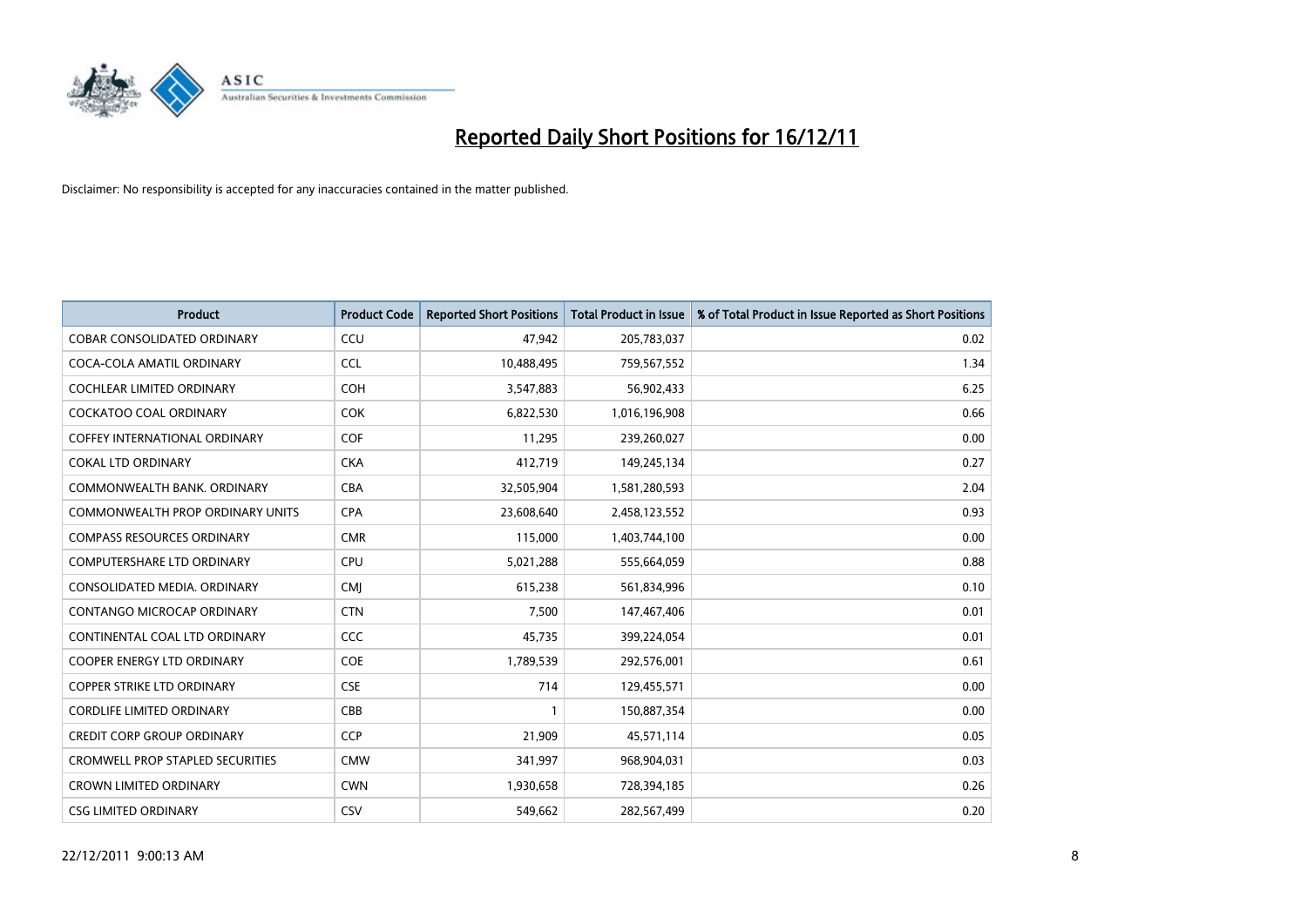

| <b>Product</b>                     | <b>Product Code</b> | <b>Reported Short Positions</b> | <b>Total Product in Issue</b> | % of Total Product in Issue Reported as Short Positions |
|------------------------------------|---------------------|---------------------------------|-------------------------------|---------------------------------------------------------|
| <b>CSL LIMITED ORDINARY</b>        | <b>CSL</b>          | 6,095,810                       | 523,403,301                   | 1.16                                                    |
| <b>CSR LIMITED ORDINARY</b>        | <b>CSR</b>          | 16,249,714                      | 506,000,315                   | 3.21                                                    |
| <b>CUDECO LIMITED ORDINARY</b>     | CDU                 | 2,341,299                       | 159,849,865                   | 1.48                                                    |
| DART ENERGY LTD ORDINARY           | <b>DTE</b>          | 5,258,510                       | 734,931,470                   | 0.73                                                    |
| DAVID JONES LIMITED ORDINARY       | <b>DIS</b>          | 51,971,426                      | 524,940,325                   | 9.89                                                    |
| DECMIL GROUP LIMITED ORDINARY      | <b>DCG</b>          | 200,776                         | 155,197,858                   | 0.12                                                    |
| DEEP YELLOW LIMITED ORDINARY       | <b>DYL</b>          | 15,876                          | 1,128,736,403                 | 0.00                                                    |
| DEVINE LIMITED ORDINARY            | <b>DVN</b>          | 1,011                           | 158,730,556                   | 0.00                                                    |
| DEXUS PROPERTY GROUP STAPLED UNITS | <b>DXS</b>          | 24,218,447                      | 4,839,024,176                 | 0.48                                                    |
| DISCOVERY METALS LTD ORDINARY      | <b>DML</b>          | 8,717,643                       | 440,128,231                   | 1.99                                                    |
| DOMINO PIZZA ENTERPR ORDINARY      | <b>DMP</b>          | 40,302                          | 69,174,674                    | 0.05                                                    |
| DOWNER EDI LIMITED ORDINARY        | <b>DOW</b>          | 6,291,562                       | 429,100,296                   | 1.45                                                    |
| DUET GROUP STAPLED US PROHIBIT.    | <b>DUE</b>          | 9,634,307                       | 1,091,628,341                 | 0.89                                                    |
| DULUXGROUP LIMITED ORDINARY        | <b>DLX</b>          | 9,609,399                       | 367,456,259                   | 2.60                                                    |
| <b>DWS LTD ORDINARY</b>            | <b>DWS</b>          | 1,381                           | 132,362,763                   | 0.00                                                    |
| ECHO ENTERTAINMENT ORDINARY        | <b>EGP</b>          | 5,961,085                       | 688,019,737                   | 0.84                                                    |
| ELDERS LIMITED ORDINARY            | <b>ELD</b>          | 14,369,606                      | 448,598,480                   | 3.20                                                    |
| ELDORADO GOLD CORP CDI 1:1         | EAU                 | 36,138                          | 9,406,121                     | 0.38                                                    |
| ELEMENTAL MINERALS ORDINARY        | <b>ELM</b>          | 353,056                         | 224,948,825                   | 0.14                                                    |
| ELEMENTOS LIMITED ORDINARY         | <b>ELT</b>          | 16                              | 77,068,979                    | 0.00                                                    |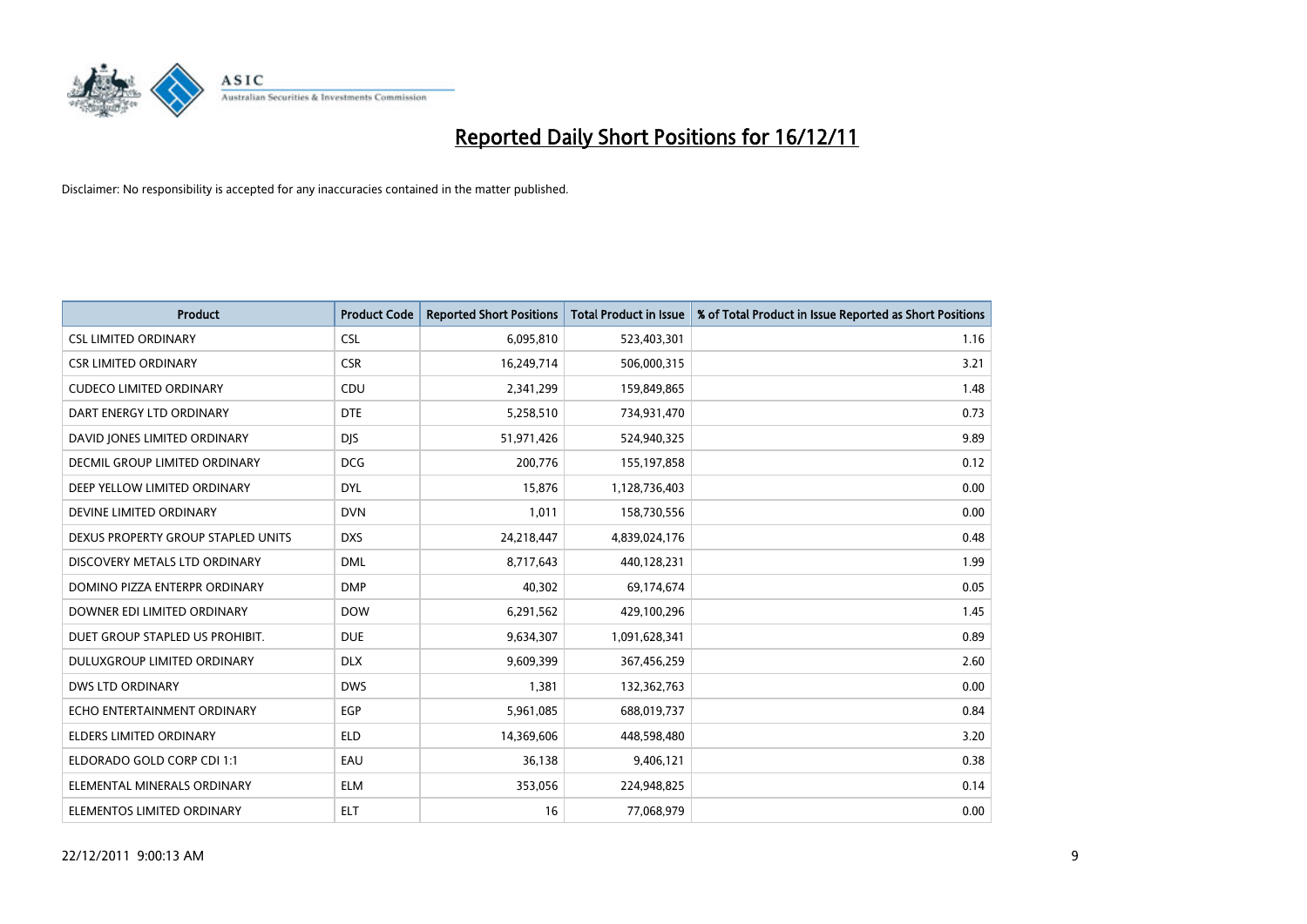

| <b>Product</b>                        | <b>Product Code</b> | <b>Reported Short Positions</b> | <b>Total Product in Issue</b> | % of Total Product in Issue Reported as Short Positions |
|---------------------------------------|---------------------|---------------------------------|-------------------------------|---------------------------------------------------------|
| ELIXIR PETROLEUM LTD ORDINARY         | <b>EXR</b>          | 324,400                         | 217,288,472                   | 0.15                                                    |
| <b>EMECO HOLDINGS ORDINARY</b>        | <b>EHL</b>          | 1,575,027                       | 631,237,586                   | 0.25                                                    |
| <b>ENDEAVOUR MIN CORP CDI 1:1</b>     | <b>EVR</b>          | 414,677                         | 129,341,319                   | 0.32                                                    |
| ENERGY RESOURCES ORDINARY 'A'         | ERA                 | 4,821,059                       | 517,725,062                   | 0.91                                                    |
| <b>ENERGY WORLD CORPOR, ORDINARY</b>  | <b>EWC</b>          | 19,185,738                      | 1,734,166,672                 | 1.10                                                    |
| <b>ENTEK ENERGY LTD ORDINARY</b>      | ETE                 | 489,903                         | 510,657,387                   | 0.10                                                    |
| <b>ENTELLECT LIMITED ORDINARY</b>     | <b>ESN</b>          | 464,050                         | 985,337,932                   | 0.05                                                    |
| <b>ENVESTRA LIMITED ORDINARY</b>      | <b>ENV</b>          | 2,459,808                       | 1,547,890,032                 | 0.17                                                    |
| EVOLUTION MINING LTD ORDINARY         | <b>EVN</b>          | 2,072,276                       | 700,995,107                   | 0.28                                                    |
| EXOMA ENERGY LIMITED ORDINARY         | <b>EXE</b>          | 281,678                         | 417,357,759                   | 0.07                                                    |
| EXTRACT RESOURCES ORDINARY            | <b>EXT</b>          | 909,577                         | 251,159,163                   | 0.35                                                    |
| FAIRFAX MEDIA LTD ORDINARY            | <b>FXI</b>          | 303,063,893                     | 2,351,955,725                 | 12.89                                                   |
| <b>FANTASTIC HOLDINGS ORDINARY</b>    | <b>FAN</b>          | 1,220                           | 102,739,538                   | 0.00                                                    |
| <b>FAR LTD ORDINARY</b>               | <b>FAR</b>          | 21,000,000                      | 2,095,368,422                 | 1.00                                                    |
| FISHER & PAYKEL APP. ORDINARY         | <b>FPA</b>          | 128,298                         | 724,235,162                   | 0.02                                                    |
| FKP PROPERTY GROUP STAPLED SECURITIES | <b>FKP</b>          | 18,166,334                      | 1,197,968,723                 | 1.49                                                    |
| FLEETWOOD CORP ORDINARY               | <b>FWD</b>          | 233,956                         | 58,850,214                    | 0.41                                                    |
| FLETCHER BUILDING ORDINARY            | <b>FBU</b>          | 9,425,631                       | 680,739,504                   | 1.37                                                    |
| FLEXIGROUP LIMITED ORDINARY           | <b>FXL</b>          | 65,502                          | 279,268,329                   | 0.02                                                    |
| <b>FLIGHT CENTRE ORDINARY</b>         | <b>FLT</b>          | 9,625,154                       | 99,997,851                    | 9.63                                                    |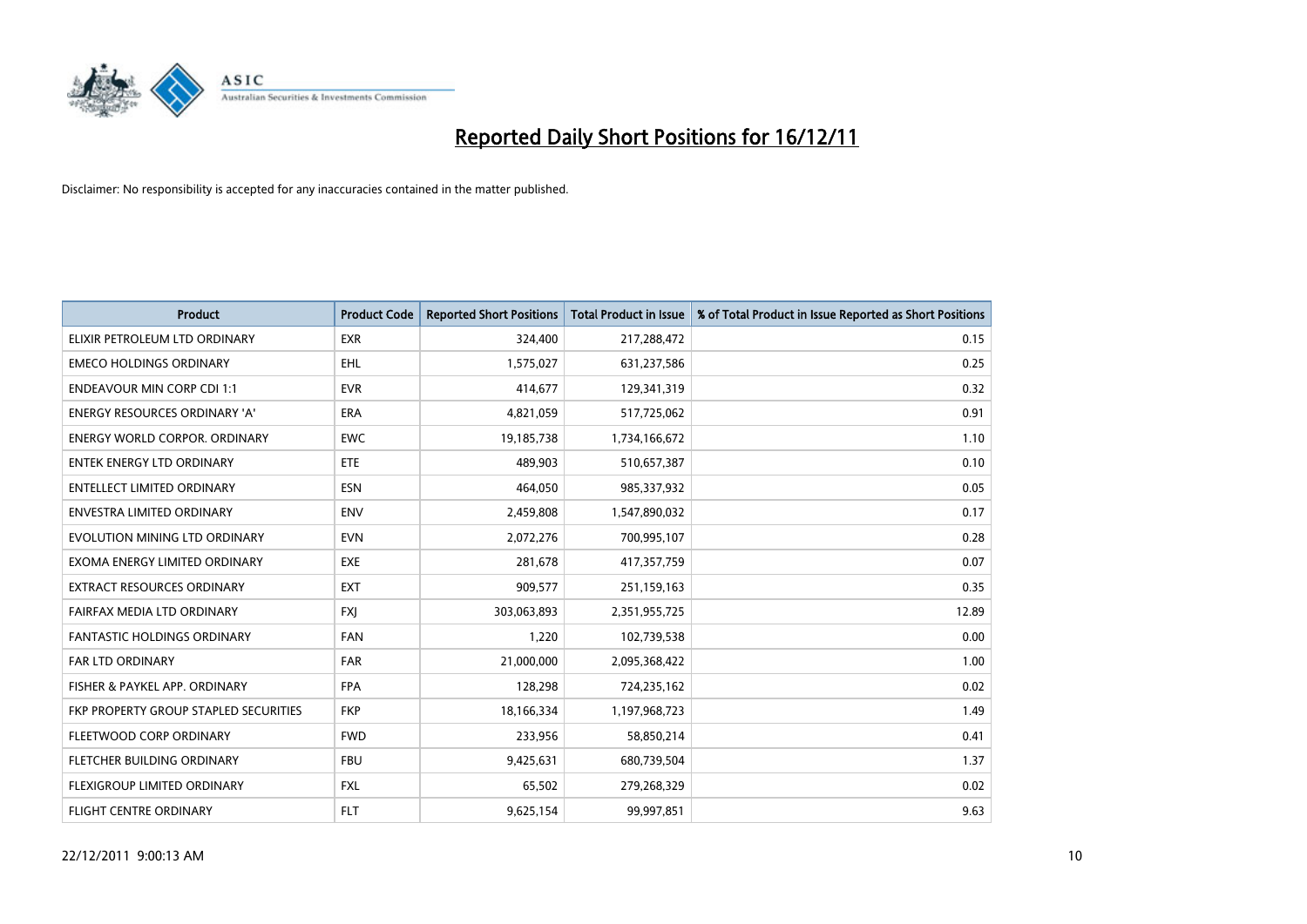

| <b>Product</b>                            | <b>Product Code</b> | <b>Reported Short Positions</b> | <b>Total Product in Issue</b> | % of Total Product in Issue Reported as Short Positions |
|-------------------------------------------|---------------------|---------------------------------|-------------------------------|---------------------------------------------------------|
| FLINDERS MINES LTD ORDINARY               | <b>FMS</b>          | 22,541,207                      | 1,821,300,404                 | 1.24                                                    |
| FOCUS MINERALS LTD ORDINARY               | <b>FML</b>          | 1,360,900                       | 4,320,773,701                 | 0.02                                                    |
| <b>FORGE GROUP LIMITED ORDINARY</b>       | FGE                 | 116,063                         | 83,429,014                    | 0.13                                                    |
| FORTE ENERGY NL ORDINARY                  | FTE                 | 2,667,039                       | 695,589,311                   | 0.38                                                    |
| <b>FORTESCUE METALS GRP ORDINARY</b>      | <b>FMG</b>          | 57,975,773                      | 3,113,798,659                 | 1.80                                                    |
| <b>FOSTER'S GROUP ORDINARY</b>            | FGL                 | 7,528,866                       | 1,943,687,095                 | 0.38                                                    |
| <b>FUNTASTIC LIMITED ORDINARY</b>         | <b>FUN</b>          | 322,528                         | 340,997,682                   | 0.09                                                    |
| <b>G.U.D. HOLDINGS ORDINARY</b>           | GUD                 | 422,034                         | 70,107,387                    | 0.59                                                    |
| <b>GALAXY RESOURCES ORDINARY</b>          | GXY                 | 1,398,643                       | 323,327,000                   | 0.42                                                    |
| <b>GEODYNAMICS LIMITED ORDINARY</b>       | GDY                 | 34,226                          | 338,200,845                   | 0.01                                                    |
| <b>GINDALBIE METALS LTD ORDINARY</b>      | <b>GBG</b>          | 26,303,913                      | 1,135,565,349                 | 2.32                                                    |
| <b>GLOBAL MINING ORDINARY</b>             | <b>GMI</b>          | 8,951                           | 183,235,535                   | 0.00                                                    |
| <b>GLOUCESTER COAL ORDINARY</b>           | GCL                 | 909,854                         | 202,905,967                   | 0.45                                                    |
| <b>GME RESOURCES LTD ORDINARY</b>         | <b>GME</b>          | 800                             | 322,635,902                   | 0.00                                                    |
| <b>GOLD ROAD RES LTD ORDINARY</b>         | GOR                 | 206,254                         | 389,650,665                   | 0.05                                                    |
| <b>GOLDEN WEST RESOURCE ORDINARY</b>      | <b>GWR</b>          | 1,617                           | 192,082,567                   | 0.00                                                    |
| <b>GOODMAN FIELDER, ORDINARY</b>          | <b>GFF</b>          | 67,332,340                      | 1,955,559,207                 | 3.42                                                    |
| <b>GOODMAN GROUP STAPLED US PROHIBIT.</b> | <b>GMG</b>          | 25,345,024                      | 7,394,907,651                 | 0.33                                                    |
| <b>GPT GROUP STAPLED SEC.</b>             | GPT                 | 26,133,682                      | 1,817,396,432                 | 1.42                                                    |
| <b>GRAINCORP LIMITED A CLASS ORDINARY</b> | <b>GNC</b>          | 875,937                         | 198,318,900                   | 0.43                                                    |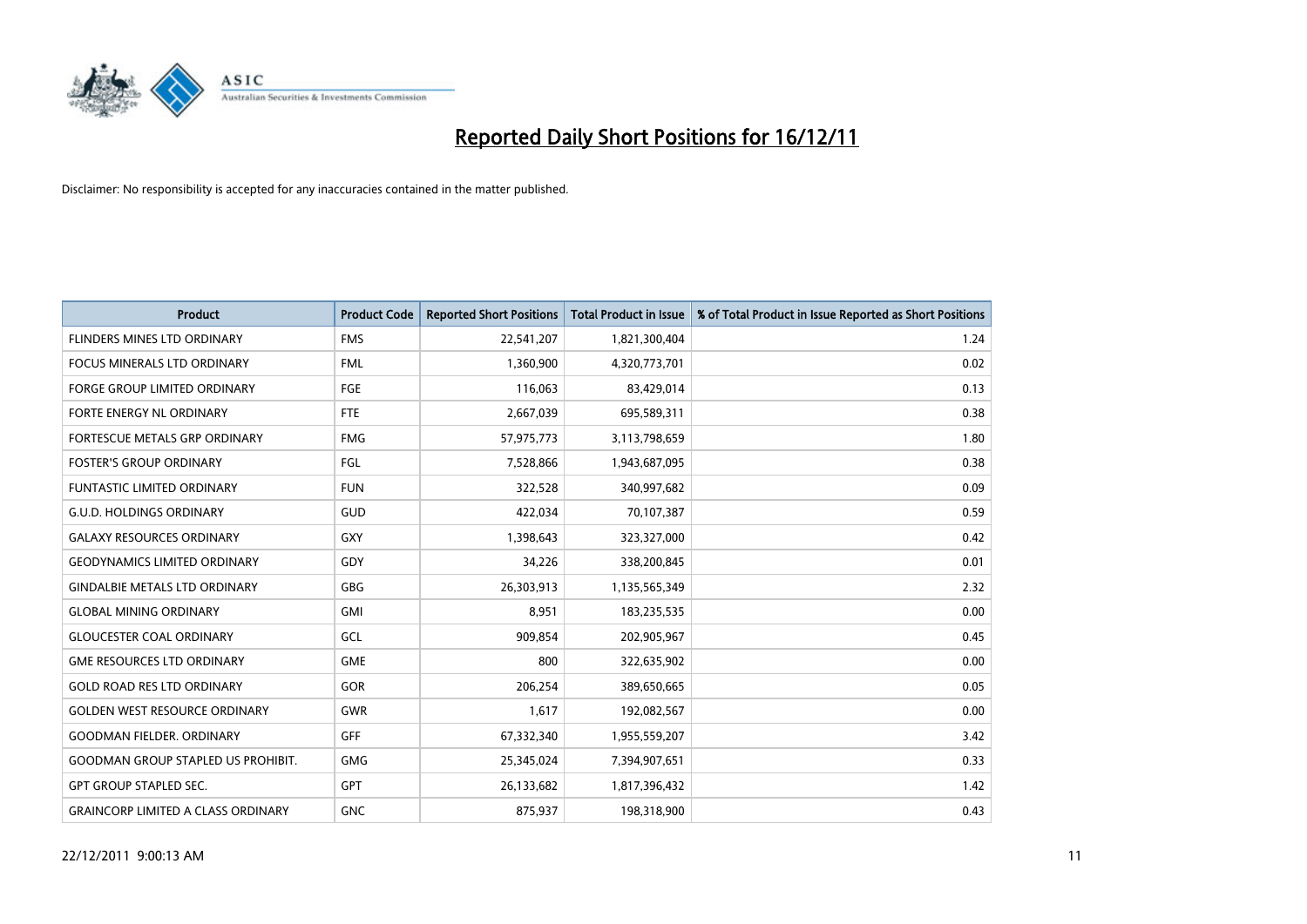

| <b>Product</b>                        | <b>Product Code</b> | <b>Reported Short Positions</b> | <b>Total Product in Issue</b> | % of Total Product in Issue Reported as Short Positions |
|---------------------------------------|---------------------|---------------------------------|-------------------------------|---------------------------------------------------------|
| <b>GRANGE RESOURCES, ORDINARY</b>     | GRR                 | 504,194                         | 1,153,937,134                 | 0.04                                                    |
| <b>GREENCAP LIMITED ORDINARY</b>      | GCG                 |                                 | 262,515,385                   | 0.00                                                    |
| <b>GREENLAND MIN EN LTD ORDINARY</b>  | GGG                 | 3,006,597                       | 410,407,582                   | 0.72                                                    |
| <b>GRYPHON MINERALS LTD ORDINARY</b>  | GRY                 | 1,128,070                       | 345,122,058                   | 0.31                                                    |
| <b>GUILDFORD COAL LTD ORDINARY</b>    | <b>GUF</b>          | 1,409,786                       | 230,523,734                   | 0.61                                                    |
| <b>GUINNESS PEAT GROUP. CDI 1:1</b>   | <b>GPG</b>          | 54                              | 282,655,688                   | 0.00                                                    |
| <b>GUNNS LIMITED ORDINARY</b>         | <b>GNS</b>          | 37,956,681                      | 848,401,559                   | 4.47                                                    |
| <b>GWA GROUP LTD ORDINARY</b>         | <b>GWA</b>          | 12,045,993                      | 301,525,014                   | 3.98                                                    |
| HARVEY NORMAN ORDINARY                | <b>HVN</b>          | 55,200,198                      | 1,062,316,784                 | 5.22                                                    |
| HASTIE GROUP LIMITED ORDINARY         | <b>HST</b>          | 216,830                         | 137,353,504                   | 0.15                                                    |
| HASTINGS DIVERSIFIED STAPLED SECURITY | <b>HDF</b>          | 3,348,590                       | 530,001,072                   | 0.63                                                    |
| <b>HEARTWARE INT INC CDI 35:1</b>     | <b>HIN</b>          | 272,008                         | 43,772,855                    | 0.62                                                    |
| <b>HENDERSON GROUP CDI 1:1</b>        | <b>HGG</b>          | 9,409,178                       | 668,374,277                   | 1.40                                                    |
| HFA HOLDINGS LIMITED ORDINARY         | <b>HFA</b>          | 16,273                          | 117,332,831                   | 0.01                                                    |
| <b>HIGHLANDS PACIFIC ORDINARY</b>     | <b>HIG</b>          | 2,416,464                       | 686,082,148                   | 0.35                                                    |
| HILLGROVE RES LTD ORDINARY            | <b>HGO</b>          | 4,366,407                       | 793,698,575                   | 0.54                                                    |
| HILLS HOLDINGS LTD ORDINARY           | <b>HIL</b>          | 3,842,984                       | 247,051,631                   | 1.54                                                    |
| HORIZON OIL LIMITED ORDINARY          | <b>HZN</b>          | 19,037,509                      | 1,130,811,515                 | 1.69                                                    |
| HUNNU COAL LIMITED ORDINARY           | <b>HUN</b>          | 14,613                          | 218,565,002                   | 0.00                                                    |
| ICON ENERGY LIMITED ORDINARY          | <b>ICN</b>          | 2,730                           | 469,301,394                   | 0.00                                                    |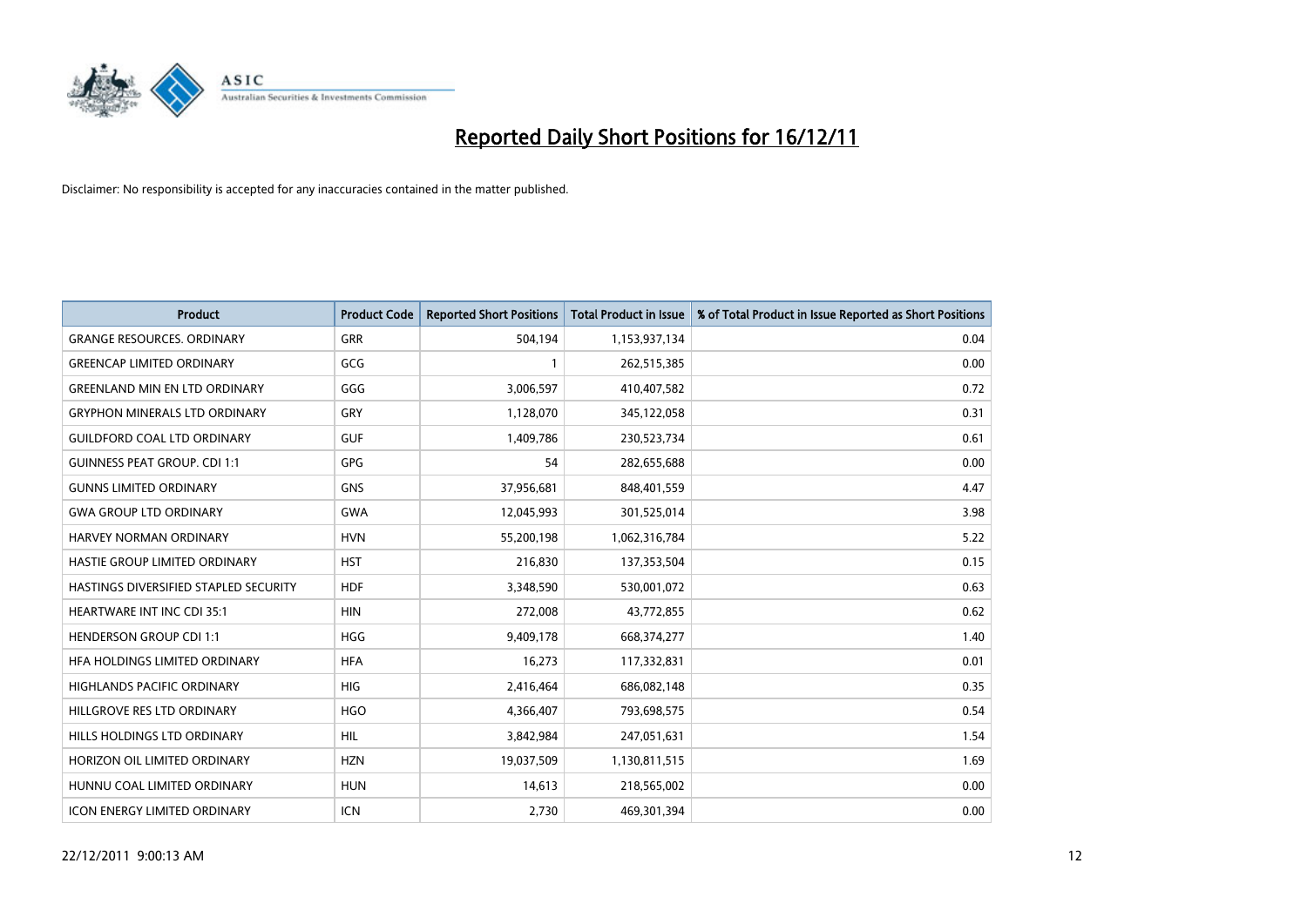

| <b>Product</b>                                | <b>Product Code</b> | <b>Reported Short Positions</b> | <b>Total Product in Issue</b> | % of Total Product in Issue Reported as Short Positions |
|-----------------------------------------------|---------------------|---------------------------------|-------------------------------|---------------------------------------------------------|
| <b>IINET LIMITED ORDINARY</b>                 | <b>IIN</b>          | 142,407                         | 148,654,401                   | 0.10                                                    |
| ILUKA RESOURCES ORDINARY                      | ILU                 | 13,620,430                      | 418,700,517                   | 3.22                                                    |
| <b>IMDEX LIMITED ORDINARY</b>                 | <b>IMD</b>          | 1,518,335                       | 204,447,435                   | 0.74                                                    |
| IMF (AUSTRALIA) LTD ORDINARY                  | <b>IMF</b>          | 330,821                         | 123,828,193                   | 0.26                                                    |
| <b>IMX RESOURCES LTD ORDINARY</b>             | <b>IXR</b>          | 20,000                          | 262,612,803                   | 0.01                                                    |
| <b>INCITEC PIVOT ORDINARY</b>                 | <b>IPL</b>          | 2,405,933                       | 1,628,730,107                 | 0.13                                                    |
| INDEPENDENCE GROUP ORDINARY                   | <b>IGO</b>          | 4,779,581                       | 202,907,135                   | 2.34                                                    |
| <b>INDOPHIL RESOURCES ORDINARY</b>            | <b>IRN</b>          | 1,410,870                       | 995,437,860                   | 0.15                                                    |
| <b>INDUSTREA LIMITED ORDINARY</b>             | IDL                 | 916,686                         | 368,992,435                   | 0.24                                                    |
| <b>INFIGEN ENERGY STAPLED SECURITIES</b>      | <b>IFN</b>          | 5,174,989                       | 762,265,972                   | 0.68                                                    |
| ING RE COM GROUP STAPLED SECURITIES           | ILF.                | 3,583                           | 441,029,194                   | 0.00                                                    |
| <b>INSURANCE AUSTRALIA ORDINARY</b>           | IAG                 | 5,792,788                       | 2,079,034,021                 | 0.25                                                    |
| <b>INTEGRA MINING LTD, ORDINARY</b>           | <b>IGR</b>          | 6,702,303                       | 843,843,881                   | 0.79                                                    |
| <b>INTREPID MINES ORDINARY</b>                | <b>IAU</b>          | 6,805,943                       | 523,708,201                   | 1.29                                                    |
| <b>INVESTA OFFICE FUND STAPLED SECURITIES</b> | <b>IOF</b>          | 11,774,826                      | 2,657,463,999                 | 0.43                                                    |
| <b>INVOCARE LIMITED ORDINARY</b>              | <b>IVC</b>          | 1,410,524                       | 110,030,298                   | 1.27                                                    |
| <b>ION LIMITED ORDINARY</b>                   | <b>ION</b>          | 164,453                         | 256,365,105                   | 0.06                                                    |
| <b>IOOF HOLDINGS LTD ORDINARY</b>             | <b>IFL</b>          | 735,364                         | 229,794,395                   | 0.31                                                    |
| <b>IRESS MARKET TECH. ORDINARY</b>            | <b>IRE</b>          | 1,272,484                       | 127,036,010                   | 0.98                                                    |
| <b>IRON ORE HOLDINGS ORDINARY</b>             | <b>IOH</b>          | 16,355                          | 166,087,005                   | 0.01                                                    |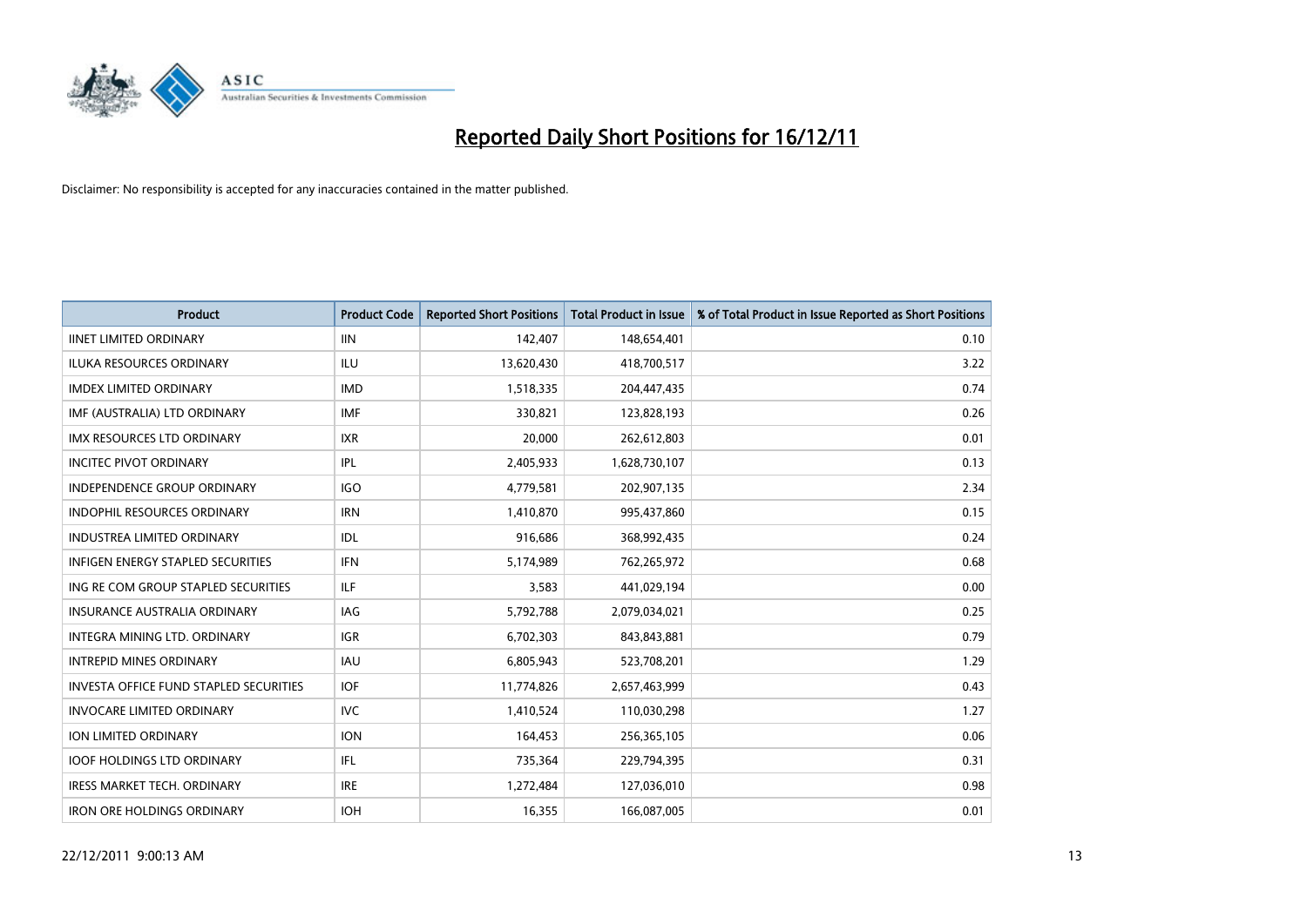

| <b>Product</b>                            | <b>Product Code</b> | <b>Reported Short Positions</b> | <b>Total Product in Issue</b> | % of Total Product in Issue Reported as Short Positions |
|-------------------------------------------|---------------------|---------------------------------|-------------------------------|---------------------------------------------------------|
| ISHARES MSCI AUS 200 ISHARES MSCI AUS 200 | <b>IOZ</b>          | 74,076                          | 2,701,394                     | 2.74                                                    |
| ISHARES MSCI EM MKTS CDI 1:1              | IEM                 | 22,011                          | 425,700,000                   | 0.01                                                    |
| ISHARES S&P HIGH DIV ISHARES S&P HIGH DIV | <b>IHD</b>          | 100,000                         | 2,301,253                     | 4.35                                                    |
| ISHARES SMALL ORDS ISHARES SMALL ORDS     | <b>ISO</b>          | 935,643                         | 5,401,916                     | 17.32                                                   |
| <b>IVANHOE AUSTRALIA ORDINARY</b>         | <b>IVA</b>          | 946,077                         | 552,011,545                   | 0.16                                                    |
| JAMES HARDIE INDUST CHESS DEPOSITARY INT  | <b>IHX</b>          | 16,318,715                      | 436,009,528                   | 3.72                                                    |
| <b>JAMESON RESOURCES ORDINARY</b>         | <b>JAL</b>          | 1,600,000                       | 106,528,865                   | 1.50                                                    |
| <b>JB HI-FI LIMITED ORDINARY</b>          | <b>IBH</b>          | 20,923,511                      | 98,833,643                    | 21.20                                                   |
| <b>KAGARA LTD ORDINARY</b>                | KZL                 | 11,298,600                      | 718,307,956                   | 1.58                                                    |
| KANGAROO RES LTD ORDINARY                 | <b>KRL</b>          | 368,254                         | 3,434,430,012                 | 0.01                                                    |
| KAROON GAS AUSTRALIA ORDINARY             | <b>KAR</b>          | 3,017,086                       | 221,420,769                   | 1.36                                                    |
| KATHMANDU HOLD LTD ORDINARY               | <b>KMD</b>          | 2,188,117                       | 200,000,000                   | 1.08                                                    |
| <b>KBL MINING LIMITED ORDINARY</b>        | <b>KBL</b>          | 1,820                           | 166,702,510                   | 0.00                                                    |
| <b>KEYBRIDGE CAPITAL ORDINARY</b>         | <b>KBC</b>          | 7,999                           | 172,070,564                   | 0.00                                                    |
| KINGSGATE CONSOLID. ORDINARY              | <b>KCN</b>          | 3,430,694                       | 140,872,908                   | 2.43                                                    |
| KINGSROSE MINING LTD ORDINARY             | <b>KRM</b>          | 766,203                         | 269,598,726                   | 0.28                                                    |
| LEIGHTON HOLDINGS ORDINARY                | LEI                 | 5,645,036                       | 336,553,596                   | 1.65                                                    |
| LEND LEASE GROUP UNIT/ORD STAPLED         | <b>LLC</b>          | 896,103                         | 571,804,090                   | 0.15                                                    |
| LINC ENERGY LTD ORDINARY                  | <b>LNC</b>          | 8,296,074                       | 504,487,631                   | 1.63                                                    |
| LYNAS CORPORATION ORDINARY                | <b>LYC</b>          | 115,858,271                     | 1,713,846,913                 | 6.78                                                    |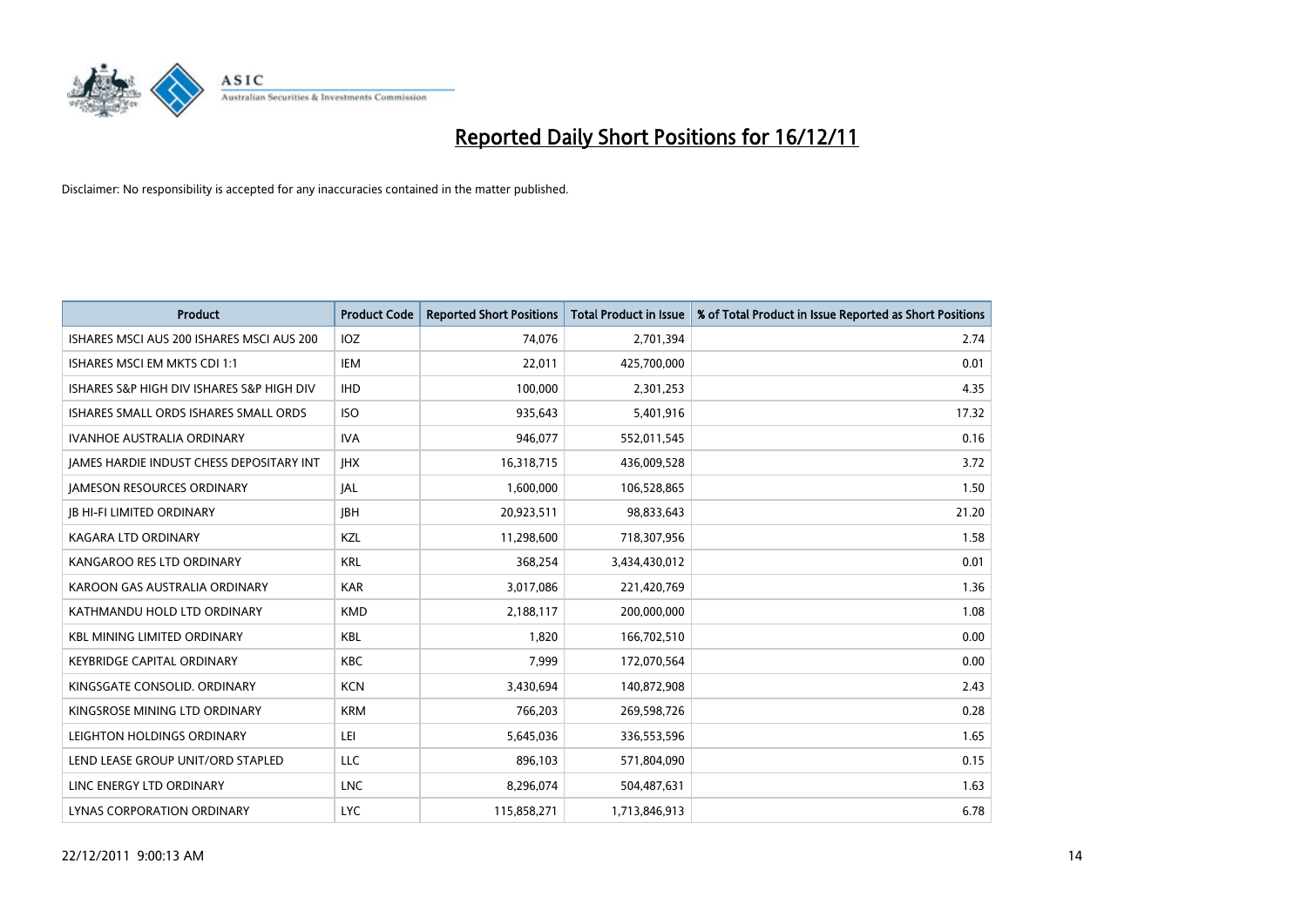

| <b>Product</b>                        | <b>Product Code</b> | <b>Reported Short Positions</b> | <b>Total Product in Issue</b> | % of Total Product in Issue Reported as Short Positions |
|---------------------------------------|---------------------|---------------------------------|-------------------------------|---------------------------------------------------------|
| M2 TELECOMMUNICATION ORDINARY         | <b>MTU</b>          | 359,884                         | 124,493,385                   | 0.28                                                    |
| MACA LIMITED ORDINARY                 | <b>MLD</b>          | 2,000                           | 150,000,000                   | 0.00                                                    |
| MACARTHUR COAL ORDINARY               | <b>MCC</b>          | 19,990                          | 302,092,343                   | 0.00                                                    |
| MACMAHON HOLDINGS ORDINARY            | <b>MAH</b>          | 2,653,158                       | 738,631,705                   | 0.37                                                    |
| MACQ ATLAS ROADS GRP ORDINARY STAPLED | <b>MOA</b>          | 15,473,977                      | 464,279,594                   | 3.34                                                    |
| MACQUARIE GROUP LTD ORDINARY          | MQG                 | 6,405,854                       | 348,545,115                   | 1.81                                                    |
| MAP GROUP US PROHIB DEF SET           | <b>MAPDA</b>        | 4,955,705                       | 1,861,210,782                 | 0.26                                                    |
| <b>MARENGO MINING ORDINARY</b>        | <b>MGO</b>          | 39,850                          | 1,002,399,863                 | 0.00                                                    |
| <b>MATRIX C &amp; E LTD ORDINARY</b>  | <b>MCE</b>          | 504,900                         | 77,081,507                    | 0.63                                                    |
| MCMILLAN SHAKESPEARE ORDINARY         | <b>MMS</b>          | 79,888                          | 70,639,319                    | 0.11                                                    |
| MCPHERSON'S LTD ORDINARY              | <b>MCP</b>          | 16,360                          | 72,401,758                    | 0.02                                                    |
| MEDUSA MINING LTD ORDINARY            | <b>MML</b>          | 1,540,726                       | 188,837,911                   | 0.81                                                    |
| MELBOURNE IT LIMITED ORDINARY         | <b>MLB</b>          | 136,142                         | 81,352,178                    | 0.17                                                    |
| MEO AUSTRALIA LTD ORDINARY            | <b>MEO</b>          | 3,720,892                       | 539,913,260                   | 0.68                                                    |
| <b>MERMAID MARINE ORDINARY</b>        | <b>MRM</b>          | 231,555                         | 217,833,136                   | 0.11                                                    |
| MESOBLAST LIMITED ORDINARY            | <b>MSB</b>          | 8,903,907                       | 280,425,258                   | 3.18                                                    |
| METALS X LIMITED ORDINARY             | <b>MLX</b>          | 587,380                         | 1,327,100,831                 | 0.05                                                    |
| METCASH LIMITED ORDINARY              | <b>MTS</b>          | 27,635,643                      | 771,343,404                   | 3.55                                                    |
| METGASCO LIMITED ORDINARY             | <b>MEL</b>          | 235,435                         | 338,958,156                   | 0.07                                                    |
| <b>METMINCO LIMITED ORDINARY</b>      | <b>MNC</b>          | 1,011,055                       | 1,674,466,146                 | 0.06                                                    |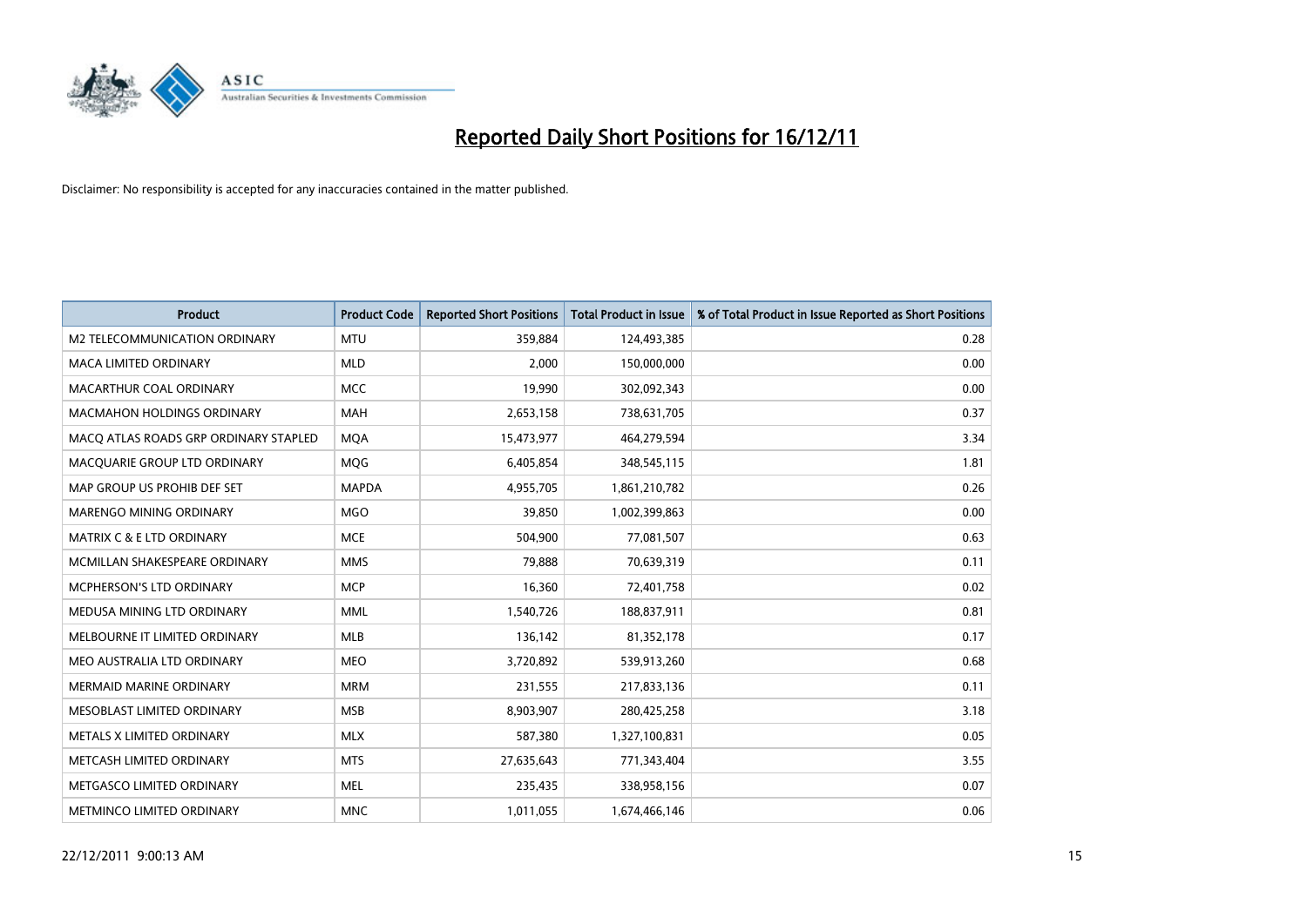

| <b>Product</b>                    | <b>Product Code</b> | <b>Reported Short Positions</b> | <b>Total Product in Issue</b> | % of Total Product in Issue Reported as Short Positions |
|-----------------------------------|---------------------|---------------------------------|-------------------------------|---------------------------------------------------------|
| MHM METALS LIMITED ORDINARY       | <b>MHM</b>          | 176,256                         | 102,957,456                   | 0.17                                                    |
| MICLYN EXP OFFSHR ORDINARY        | <b>MIO</b>          | 19,297                          | 274,618,684                   | 0.01                                                    |
| MINCOR RESOURCES NL ORDINARY      | <b>MCR</b>          | 1,057,661                       | 196,060,804                   | 0.53                                                    |
| MINEMAKERS LIMITED ORDINARY       | <b>MAK</b>          | 28,962                          | 228,236,727                   | 0.01                                                    |
| MINERAL DEPOSITS ORDINARY         | <b>MDL</b>          | 102,190                         | 83,538,786                    | 0.12                                                    |
| MINERAL RESOURCES, ORDINARY       | <b>MIN</b>          | 779,021                         | 184,426,989                   | 0.41                                                    |
| MIRABELA NICKEL LTD ORDINARY      | <b>MBN</b>          | 13,885,511                      | 491,781,237                   | 2.82                                                    |
| MIRVAC GROUP STAPLED SECURITIES   | <b>MGR</b>          | 21,605,354                      | 3,416,924,188                 | 0.60                                                    |
| MOLOPO ENERGY LTD ORDINARY        | <b>MPO</b>          | 1,539,290                       | 245,579,810                   | 0.63                                                    |
| MOLY MINES LIMITED ORDINARY       | <b>MOL</b>          | 36,234                          | 384,893,989                   | 0.01                                                    |
| MONADELPHOUS GROUP ORDINARY       | <b>MND</b>          | 1,460,290                       | 88,674,327                    | 1.65                                                    |
| MORTGAGE CHOICE LTD ORDINARY      | <b>MOC</b>          | 1,363,276                       | 119,948,255                   | 1.14                                                    |
| MOUNT GIBSON IRON ORDINARY        | <b>MGX</b>          | 4,835,641                       | 1,082,570,693                 | 0.45                                                    |
| MSF SUGAR LIMITED ORDINARY        | <b>MSF</b>          | 19,794                          | 69,248,422                    | 0.03                                                    |
| MULTIPLEX SITES SITES             | <b>MXUPA</b>        | 22                              | 4,500,000                     | 0.00                                                    |
| MURCHISON METALS LTD ORDINARY     | <b>MMX</b>          | 8,206,960                       | 442,437,524                   | 1.84                                                    |
| <b>MYER HOLDINGS LTD ORDINARY</b> | <b>MYR</b>          | 73,058,406                      | 583,384,551                   | 12.51                                                   |
| MYSTATE LIMITED ORDINARY          | <b>MYS</b>          | 3,638                           | 86,963,862                    | 0.00                                                    |
| NATIONAL AUST, BANK ORDINARY      | <b>NAB</b>          | 19,705,493                      | 2,204,213,794                 | 0.84                                                    |
| NATURAL FUEL LIMITED ORDINARY     | <b>NFL</b>          | 1                               | 1,121,912                     | 0.00                                                    |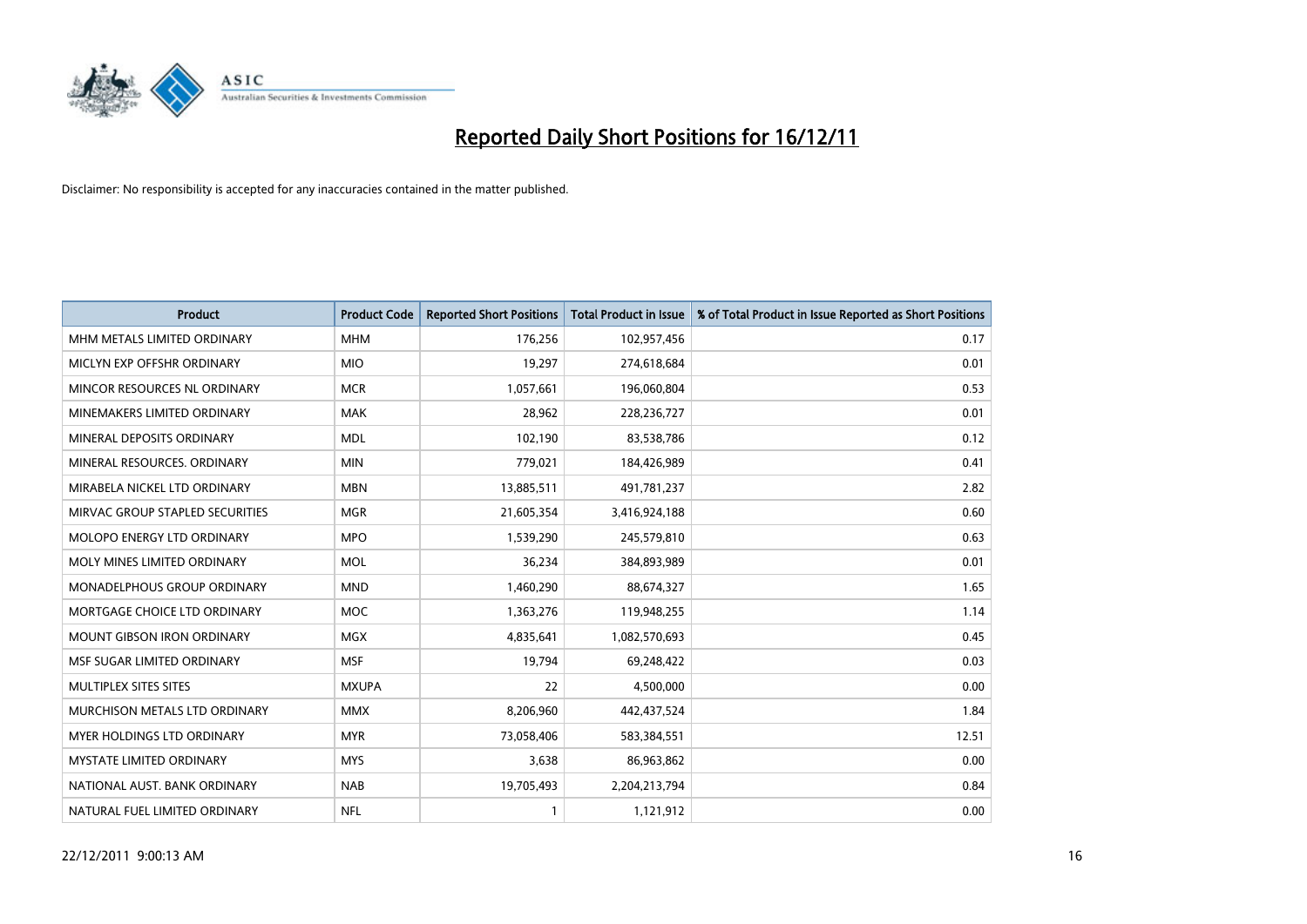

| <b>Product</b>                        | <b>Product Code</b> | <b>Reported Short Positions</b> | <b>Total Product in Issue</b> | % of Total Product in Issue Reported as Short Positions |
|---------------------------------------|---------------------|---------------------------------|-------------------------------|---------------------------------------------------------|
| NAVIGATOR RESOURCES ORDINARY          | <b>NAV</b>          | 500                             | 2,222,216,576                 | 0.00                                                    |
| NAVITAS LIMITED ORDINARY              | <b>NVT</b>          | 2,814,434                       | 375,318,628                   | 0.73                                                    |
| NEPTUNE MARINE ORDINARY               | <b>NMS</b>          | 182,253                         | 1,748,545,632                 | 0.01                                                    |
| NEW HOPE CORPORATION ORDINARY         | <b>NHC</b>          | 256,248                         | 830,230,549                   | 0.03                                                    |
| NEWCREST MINING ORDINARY              | <b>NCM</b>          | 1,098,815                       | 765,495,616                   | 0.13                                                    |
| NEWS CORP A NON-VOTING CDI            | <b>NWSLV</b>        | 2,728,427                       | 1,695,694,489                 | 0.16                                                    |
| NEWS CORP B VOTING CDI                | <b>NWS</b>          | 2,740,036                       | 798,520,953                   | 0.33                                                    |
| NEXBIS LIMITED ORDINARY               | <b>NBS</b>          | 63,733                          | 798,356,704                   | 0.01                                                    |
| NEXTDC LIMITED ORDINARY               | <b>NXT</b>          | 1,984                           | 123,533,558                   | 0.00                                                    |
| NEXUS ENERGY LIMITED ORDINARY         | <b>NXS</b>          | 5,171,310                       | 1,326,821,159                 | 0.38                                                    |
| NIB HOLDINGS LIMITED ORDINARY         | <b>NHF</b>          | 104,911                         | 466,733,110                   | 0.02                                                    |
| NIDO PETROLEUM ORDINARY               | <b>NDO</b>          | 604,649                         | 1,389,163,151                 | 0.05                                                    |
| NOBLE MINERAL RES ORDINARY            | <b>NMG</b>          | 979,990                         | 523,312,570                   | 0.19                                                    |
| NORTHERN IRON LTD ORDINARY            | <b>NFE</b>          | 493,947                         | 367,334,863                   | 0.13                                                    |
| NRW HOLDINGS LIMITED ORDINARY         | <b>NWH</b>          | 2,283,447                       | 278,888,011                   | 0.81                                                    |
| NUCOAL RESOURCES NL ORDINARY          | <b>NCR</b>          | 15,097                          | 441,150,707                   | 0.00                                                    |
| NUFARM LIMITED ORDINARY               | <b>NUF</b>          | 3,901,151                       | 261,947,565                   | 1.48                                                    |
| OAKTON LIMITED ORDINARY               | <b>OKN</b>          | 603,278                         | 93,800,235                    | 0.64                                                    |
| OCEANAGOLD CORP. CHESS DEPOSITARY INT | <b>OGC</b>          | 1,077,891                       | 262,642,606                   | 0.39                                                    |
| OCEANIA CAPITAL LTD ORDINARY          | <b>OCP</b>          | 2.500                           | 91,921,295                    | 0.00                                                    |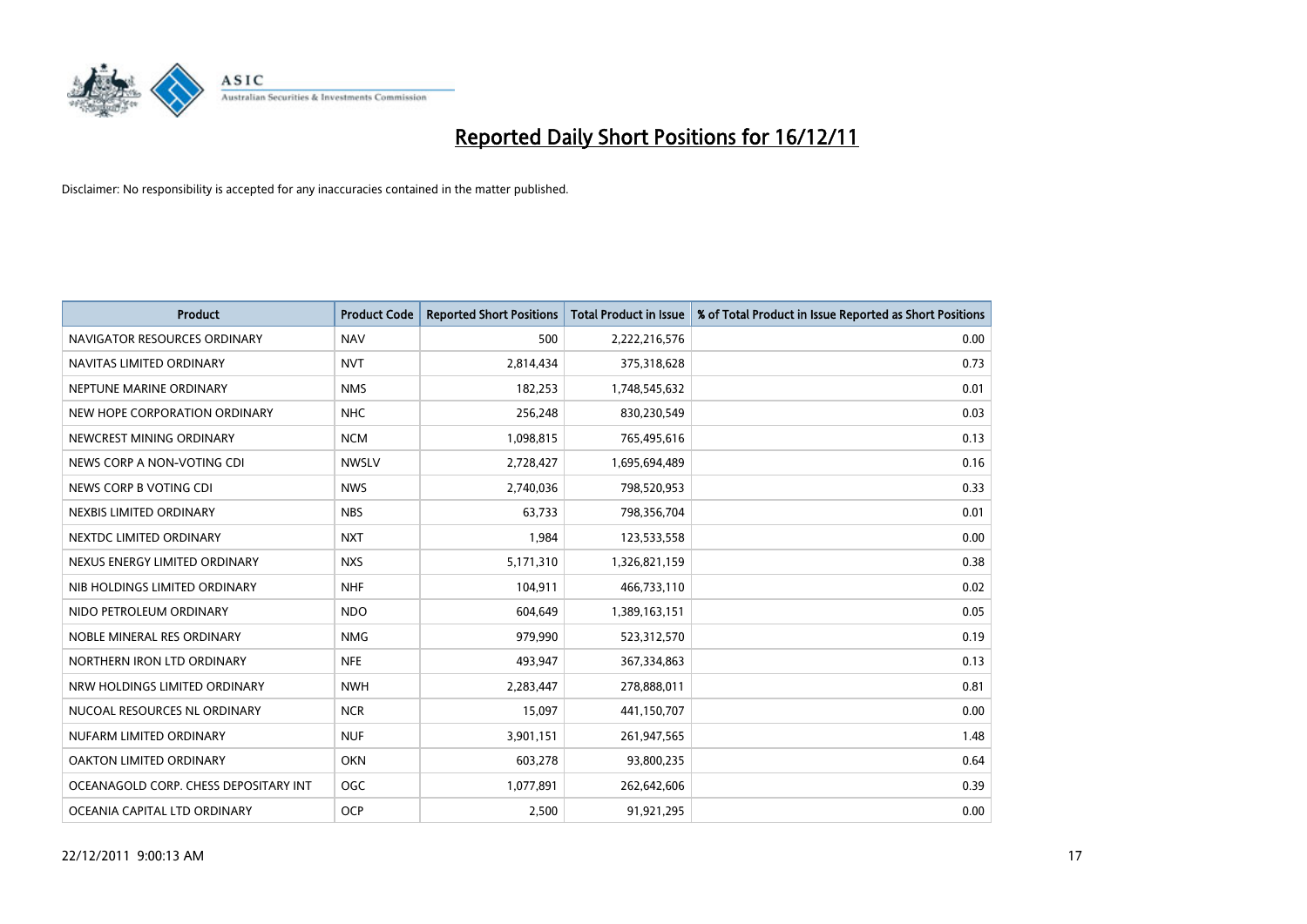

| <b>Product</b>                   | <b>Product Code</b> | <b>Reported Short Positions</b> | <b>Total Product in Issue</b> | % of Total Product in Issue Reported as Short Positions |
|----------------------------------|---------------------|---------------------------------|-------------------------------|---------------------------------------------------------|
| OIL SEARCH LTD ORDINARY          | OSH                 | 8,269,761                       | 1,325,155,171                 | 0.61                                                    |
| OM HOLDINGS LIMITED ORDINARY     | <b>OMH</b>          | 6,422,963                       | 504,105,150                   | 1.26                                                    |
| <b>ONESTEEL LIMITED ORDINARY</b> | OST                 | 46,264,989                      | 1,342,393,583                 | 3.41                                                    |
| ORICA LIMITED ORDINARY           | ORI                 | 2,941,507                       | 365,007,037                   | 0.79                                                    |
| ORICA LIMITED STEP UP PREFERENCE | <b>ORIPB</b>        | 207,768                         | 5,000,000                     | 4.16                                                    |
| ORIGIN ENERGY ORDINARY           | <b>ORG</b>          | 1,845,226                       | 1,086,156,831                 | 0.16                                                    |
| OROCOBRE LIMITED ORDINARY        | <b>ORE</b>          | 132,730                         | 103,195,029                   | 0.13                                                    |
| OROTONGROUP LIMITED ORDINARY     | ORL                 | 78,602                          | 40,880,902                    | 0.19                                                    |
| OTTO ENERGY LIMITED ORDINARY     | OEL                 | 109,204                         | 1,138,290,071                 | 0.01                                                    |
| OZ MINERALS ORDINARY             | OZL                 | 9,401,440                       | 316,690,008                   | 2.92                                                    |
| PACIFIC BRANDS ORDINARY          | <b>PBG</b>          | 7,504,426                       | 912,915,695                   | 0.83                                                    |
| PALADIN ENERGY LTD ORDINARY      | <b>PDN</b>          | 25,889,904                      | 835,484,064                   | 3.11                                                    |
| PANAUST LIMITED ORDINARY         | <b>PNA</b>          | 11,403,574                      | 593,892,185                   | 1.95                                                    |
| PANCONTINENTAL OIL ORDINARY      | PCL                 | 585,002                         | 759,879,809                   | 0.08                                                    |
| PANORAMIC RESOURCES ORDINARY     | PAN                 | 949,351                         | 207,050,710                   | 0.46                                                    |
| PAPERLINX LIMITED ORDINARY       | <b>PPX</b>          | 2,589,505                       | 609,280,761                   | 0.43                                                    |
| PAPILLON RES LTD ORDINARY        | PIR                 | 500,879                         | 215,133,794                   | 0.23                                                    |
| PATTIES FOODS LTD ORDINARY       | PFL                 |                                 | 138,989,223                   | 0.00                                                    |
| PEET LIMITED ORDINARY            | <b>PPC</b>          | 290,675                         | 320,170,604                   | 0.09                                                    |
| PENINSULA ENERGY LTD ORDINARY    | <b>PEN</b>          | 1,755,377                       | 2,135,490,443                 | 0.08                                                    |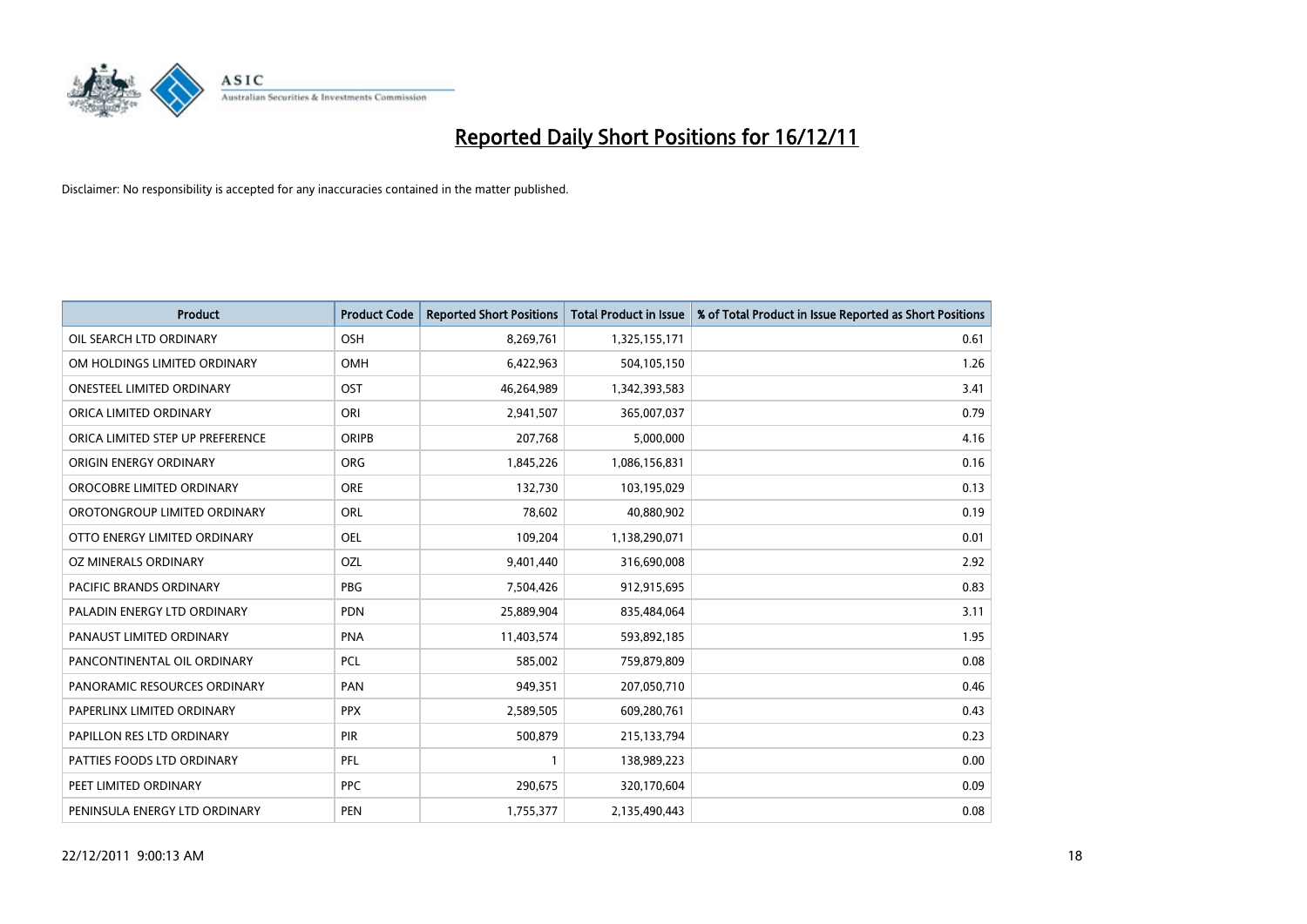

| <b>Product</b>                | <b>Product Code</b> | <b>Reported Short Positions</b> | <b>Total Product in Issue</b> | % of Total Product in Issue Reported as Short Positions |
|-------------------------------|---------------------|---------------------------------|-------------------------------|---------------------------------------------------------|
| PERILYA LIMITED ORDINARY      | PEM                 | 2.897                           | 769,316,426                   | 0.00                                                    |
| PERPETUAL LIMITED ORDINARY    | <b>PPT</b>          | 2,499,349                       | 41,980,678                    | 5.92                                                    |
| PERSEUS MINING LTD ORDINARY   | PRU                 | 1,866,167                       | 455,827,088                   | 0.41                                                    |
| PETSEC ENERGY ORDINARY        | <b>PSA</b>          | 223,332                         | 231,283,622                   | 0.10                                                    |
| PHARMAXIS LTD ORDINARY        | <b>PXS</b>          | 596,598                         | 269,243,547                   | 0.21                                                    |
| PHOTON GROUP LTD ORDINARY     | PGA                 | 250,510                         | 1,540,886,866                 | 0.02                                                    |
| PLATINUM ASSET ORDINARY       | <b>PTM</b>          | 5,335,021                       | 561,347,878                   | 0.95                                                    |
| PLATINUM AUSTRALIA ORDINARY   | <b>PLA</b>          | 3,209,630                       | 442,130,039                   | 0.73                                                    |
| PLATINUM CAPITAL LTD ORDINARY | <b>PMC</b>          |                                 | 165,756,878                   | 0.00                                                    |
| PMI GOLD CORP CDI 1:1         | <b>PVM</b>          | 15,985                          | 48,932,567                    | 0.03                                                    |
| PMP LIMITED ORDINARY          | <b>PMP</b>          | 30,940                          | 326,975,701                   | 0.01                                                    |
| PORT BOUVARD LIMITED ORDINARY | PBD                 | 6,754                           | 593,868,295                   | 0.00                                                    |
| POTASH MINERALS LTD ORDINARY  | <b>POK</b>          | 50,415                          | 66,282,074                    | 0.08                                                    |
| PREMIER INVESTMENTS ORDINARY  | <b>PMV</b>          | 678,639                         | 155,062,831                   | 0.43                                                    |
| PRIMA BIOMED LTD ORDINARY     | <b>PRR</b>          | 3,985,779                       | 1,023,310,574                 | 0.39                                                    |
| PRIMARY HEALTH CARE ORDINARY  | <b>PRY</b>          | 8,282,540                       | 500,336,679                   | 1.64                                                    |
| PRIME MEDIA GRP LTD ORDINARY  | <b>PRT</b>          | $\overline{2}$                  | 366,330,303                   | 0.00                                                    |
| PRIMEAG AUSTRALIA ORDINARY    | PAG                 | 65,060                          | 266,394,444                   | 0.03                                                    |
| PROGEN PHARMACEUTIC ORDINARY  | PGL                 | 151,596                         | 24,709,097                    | 0.61                                                    |
| PROGRAMMED ORDINARY           | <b>PRG</b>          | 540,603                         | 118,169,908                   | 0.45                                                    |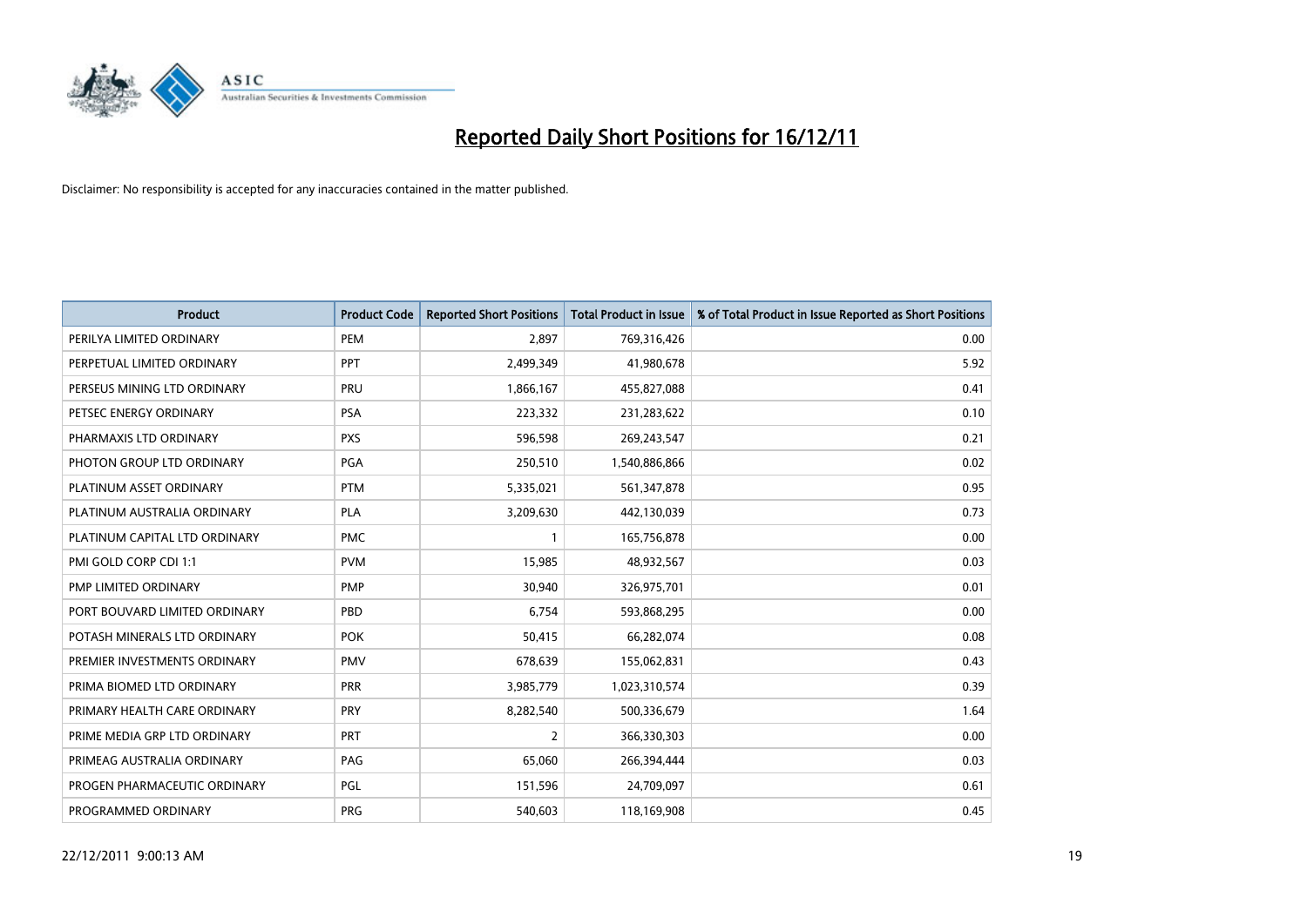

| <b>Product</b>                      | <b>Product Code</b> | <b>Reported Short Positions</b> | <b>Total Product in Issue</b> | % of Total Product in Issue Reported as Short Positions |
|-------------------------------------|---------------------|---------------------------------|-------------------------------|---------------------------------------------------------|
| <b>PSIVIDA CORP CDI 1:1</b>         | <b>PVA</b>          | 6.878                           | 8,801,773                     | 0.08                                                    |
| <b>QANTAS AIRWAYS ORDINARY</b>      | QAN                 | 28,884,248                      | 2,265,123,620                 | 1.28                                                    |
| OBE INSURANCE GROUP ORDINARY        | OBE                 | 22,533,853                      | 1,115,545,692                 | 1.99                                                    |
| OR NATIONAL LIMITED ORDINARY        | <b>ORN</b>          | 37,190,134                      | 2,440,000,000                 | 1.50                                                    |
| ORXPHARMA LTD ORDINARY              | <b>ORX</b>          | 458,473                         | 144,244,857                   | 0.32                                                    |
| <b>QUBE LOGISTICS HLDG ORDINARY</b> | <b>QUB</b>          | 1,027,118                       | 873,556,430                   | 0.10                                                    |
| RAMELIUS RESOURCES ORDINARY         | <b>RMS</b>          | 2,720,871                       | 335,775,519                   | 0.82                                                    |
| RAMSAY HEALTH CARE ORDINARY         | <b>RHC</b>          | 1,618,887                       | 202,081,252                   | 0.78                                                    |
| RANGE RESOURCES LTD ORDINARY        | <b>RRS</b>          | 243,345                         | 1,602,030,474                 | 0.02                                                    |
| <b>RCR TOMLINSON ORDINARY</b>       | <b>RCR</b>          | 69,867                          | 133,601,005                   | 0.05                                                    |
| <b>REA GROUP ORDINARY</b>           | <b>REA</b>          | 402,415                         | 131,714,699                   | 0.30                                                    |
| RECKON LIMITED ORDINARY             | <b>RKN</b>          | 820,790                         | 132,839,672                   | 0.61                                                    |
| <b>RED 5 LIMITED ORDINARY</b>       | <b>RED</b>          | 13,136                          | 128,367,673                   | 0.01                                                    |
| <b>RED FORK ENERGY ORDINARY</b>     | <b>RFE</b>          | 7,696                           | 269,769,853                   | 0.00                                                    |
| REDBANK ENERGY LTD ORDINARY         | <b>AEI</b>          | 19                              | 786,287                       | 0.00                                                    |
| <b>REED RESOURCES LTD ORDINARY</b>  | <b>RDR</b>          | 2,461,692                       | 264,742,501                   | 0.93                                                    |
| REGIS RESOURCES ORDINARY            | <b>RRL</b>          | 1,521,701                       | 438,565,802                   | 0.35                                                    |
| RESMED INC CDI 10:1                 | <b>RMD</b>          | 4,207,595                       | 1,556,242,300                 | 0.27                                                    |
| <b>RESOLUTE MINING ORDINARY</b>     | <b>RSG</b>          | 4,662,716                       | 485,386,106                   | 0.95                                                    |
| <b>RESOURCE GENERATION ORDINARY</b> | <b>RES</b>          | 192.033                         | 262,895,652                   | 0.07                                                    |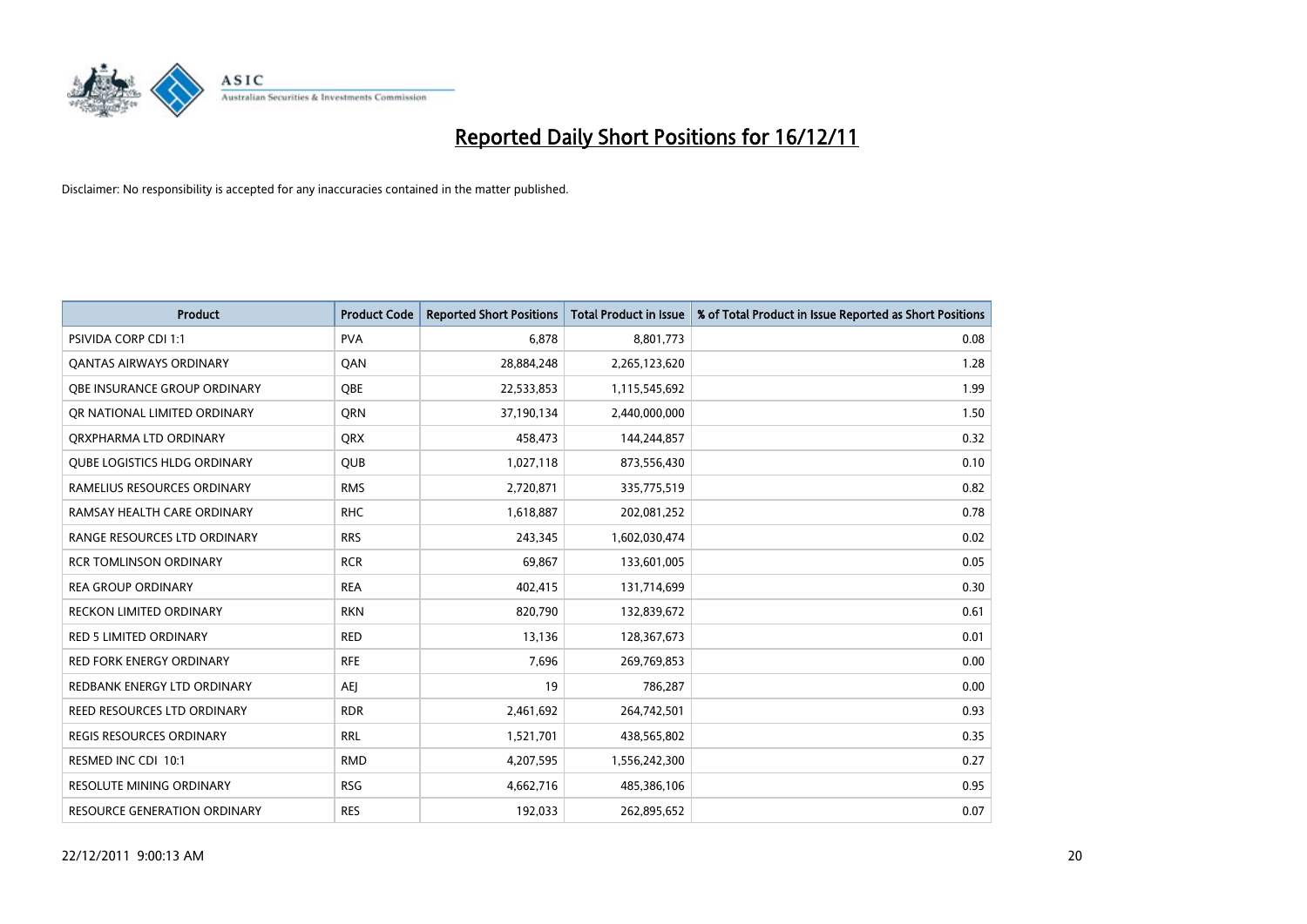

| <b>Product</b>                | <b>Product Code</b> | <b>Reported Short Positions</b> | <b>Total Product in Issue</b> | % of Total Product in Issue Reported as Short Positions |
|-------------------------------|---------------------|---------------------------------|-------------------------------|---------------------------------------------------------|
| RETAIL FOOD GROUP ORDINARY    | <b>RFG</b>          | 6,728                           | 108,229,282                   | 0.01                                                    |
| REVERSE CORP LIMITED ORDINARY | <b>REF</b>          | 125,041                         | 92,382,175                    | 0.14                                                    |
| REX MINERALS LIMITED ORDINARY | <b>RXM</b>          | 1,426,106                       | 153,635,519                   | 0.92                                                    |
| RHG LIMITED ORDINARY          | <b>RHG</b>          | 31,776                          | 308,483,177                   | 0.01                                                    |
| <b>RIALTO ENERGY ORDINARY</b> | <b>RIA</b>          | 54,198                          | 375,006,264                   | 0.01                                                    |
| RIO TINTO LIMITED ORDINARY    | <b>RIO</b>          | 26,447,241                      | 435,758,720                   | 6.05                                                    |
| RIVERCITY MOTORWAY STAPLED    | <b>RCY</b>          | 132,000                         | 957,010,115                   | 0.01                                                    |
| ROC OIL COMPANY ORDINARY      | <b>ROC</b>          | 1,917,983                       | 683,029,641                   | 0.27                                                    |
| ROYAL WOLF HOLDINGS ORDINARY  | <b>RWH</b>          | 65,000                          | 100,387,052                   | 0.06                                                    |
| SAI GLOBAL LIMITED ORDINARY   | SAI                 | 1,809,538                       | 202,263,251                   | 0.89                                                    |
| SALMAT LIMITED ORDINARY       | <b>SLM</b>          | 460,354                         | 159,802,174                   | 0.28                                                    |
| SAMSON OIL & GAS LTD ORDINARY | SSN                 | 256,836                         | 1,750,183,770                 | 0.01                                                    |
| SANDFIRE RESOURCES ORDINARY   | <b>SFR</b>          | 1,003,219                       | 150,946,635                   | 0.67                                                    |
| <b>SANTOS LTD ORDINARY</b>    | <b>STO</b>          | 11,432,548                      | 941,854,344                   | 1.20                                                    |
| SARACEN MINERAL ORDINARY      | SAR                 | 814,363                         | 593,993,240                   | 0.13                                                    |
| SEDGMAN LIMITED ORDINARY      | <b>SDM</b>          | 330,689                         | 212,215,619                   | 0.16                                                    |
| SEEK LIMITED ORDINARY         | <b>SEK</b>          | 15,378,353                      | 337,101,307                   | 4.55                                                    |
| SELECT HARVESTS ORDINARY      | <b>SHV</b>          | 39,149                          | 56,392,664                    | 0.07                                                    |
| SENETAS CORPORATION ORDINARY  | <b>SEN</b>          | 756,999                         | 463,105,195                   | 0.16                                                    |
| SENEX ENERGY LIMITED ORDINARY | SXY                 | 400,000                         | 918,392,416                   | 0.04                                                    |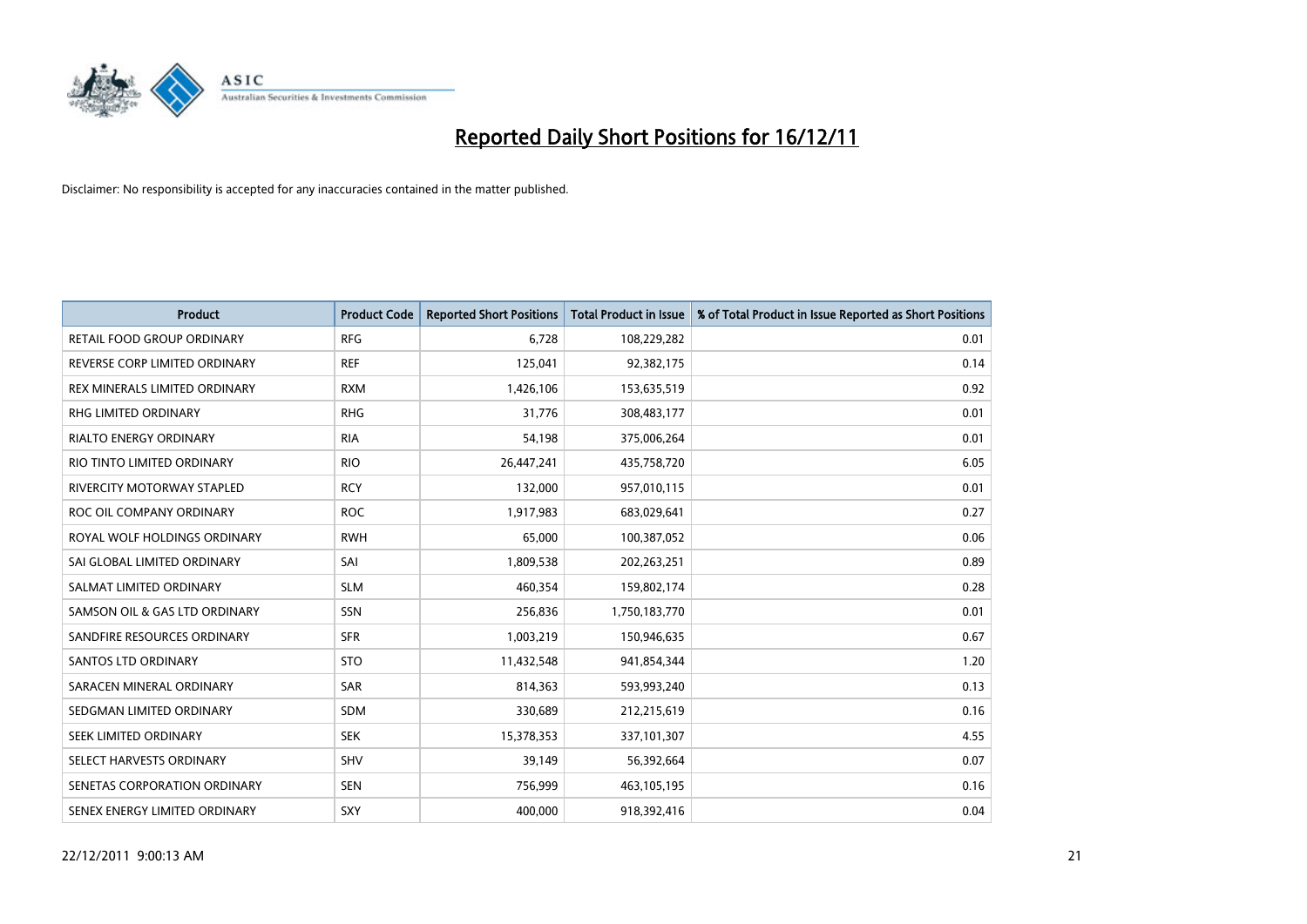

| <b>Product</b>                           | <b>Product Code</b> | <b>Reported Short Positions</b> | <b>Total Product in Issue</b> | % of Total Product in Issue Reported as Short Positions |
|------------------------------------------|---------------------|---------------------------------|-------------------------------|---------------------------------------------------------|
| SERVCORP LIMITED ORDINARY                | SRV                 | 26,183                          | 98,440,807                    | 0.03                                                    |
| SERVICE STREAM ORDINARY                  | <b>SSM</b>          | 344,663                         | 283,418,867                   | 0.12                                                    |
| SEVEN GROUP HOLDINGS CONV. RED. PREF.    | <b>SVWPA</b>        | 76,159                          | 4,963,640                     | 1.53                                                    |
| SEVEN GROUP HOLDINGS ORDINARY            | <b>SVW</b>          | 896,553                         | 306,410,281                   | 0.29                                                    |
| SEVEN WEST MEDIA LTD ORDINARY            | <b>SWM</b>          | 2,520,696                       | 645,719,542                   | 0.36                                                    |
| SIGMA PHARMACEUTICAL ORDINARY            | <b>SIP</b>          | 12,867,526                      | 1,178,626,572                 | 1.08                                                    |
| SILEX SYSTEMS ORDINARY                   | <b>SLX</b>          | 500,272                         | 170,133,997                   | 0.29                                                    |
| SILVER LAKE RESOURCE ORDINARY            | <b>SLR</b>          | 382,070                         | 206,291,063                   | 0.19                                                    |
| SIMS METAL MGMT LTD ORDINARY             | SGM                 | 3,641,363                       | 206,338,686                   | 1.74                                                    |
| SINGAPORE TELECOMM. CHESS DEPOSITARY INT | SGT                 | 2,758,625                       | 190,439,807                   | 1.42                                                    |
| SIRIUS RESOURCES NL ORDINARY             | <b>SIR</b>          | 82,500                          | 137,134,586                   | 0.06                                                    |
| SKILLED GROUP LTD ORDINARY               | <b>SKE</b>          | 59,739                          | 233,403,776                   | 0.02                                                    |
| SKY CITY ENTERTAIN, ORDINARY             | <b>SKC</b>          | 9,856                           | 576,958,340                   | 0.00                                                    |
| SMS MANAGEMENT, ORDINARY                 | <b>SMX</b>          | 92,611                          | 68,290,180                    | 0.14                                                    |
| SONIC HEALTHCARE ORDINARY                | <b>SHL</b>          | 5,199,050                       | 389,969,875                   | 1.33                                                    |
| SOUL PATTINSON (W.H) ORDINARY            | SOL                 | 2,255                           | 238,640,580                   | 0.00                                                    |
| SOUTH BOULDER MINES ORDINARY             | <b>STB</b>          | 87,915                          | 87,115,688                    | 0.10                                                    |
| SP AUSNET STAPLED SECURITIES             | <b>SPN</b>          | 1,252,607                       | 2,850,932,204                 | 0.04                                                    |
| SPARK INFRASTRUCTURE STAPLED NOTE & UNIT | SKI                 | 17,206,488                      | 1,326,734,264                 | 1.27                                                    |
| SPDR 200 FUND ETF UNITS                  | <b>STW</b>          | 8                               | 51,878,556                    | 0.00                                                    |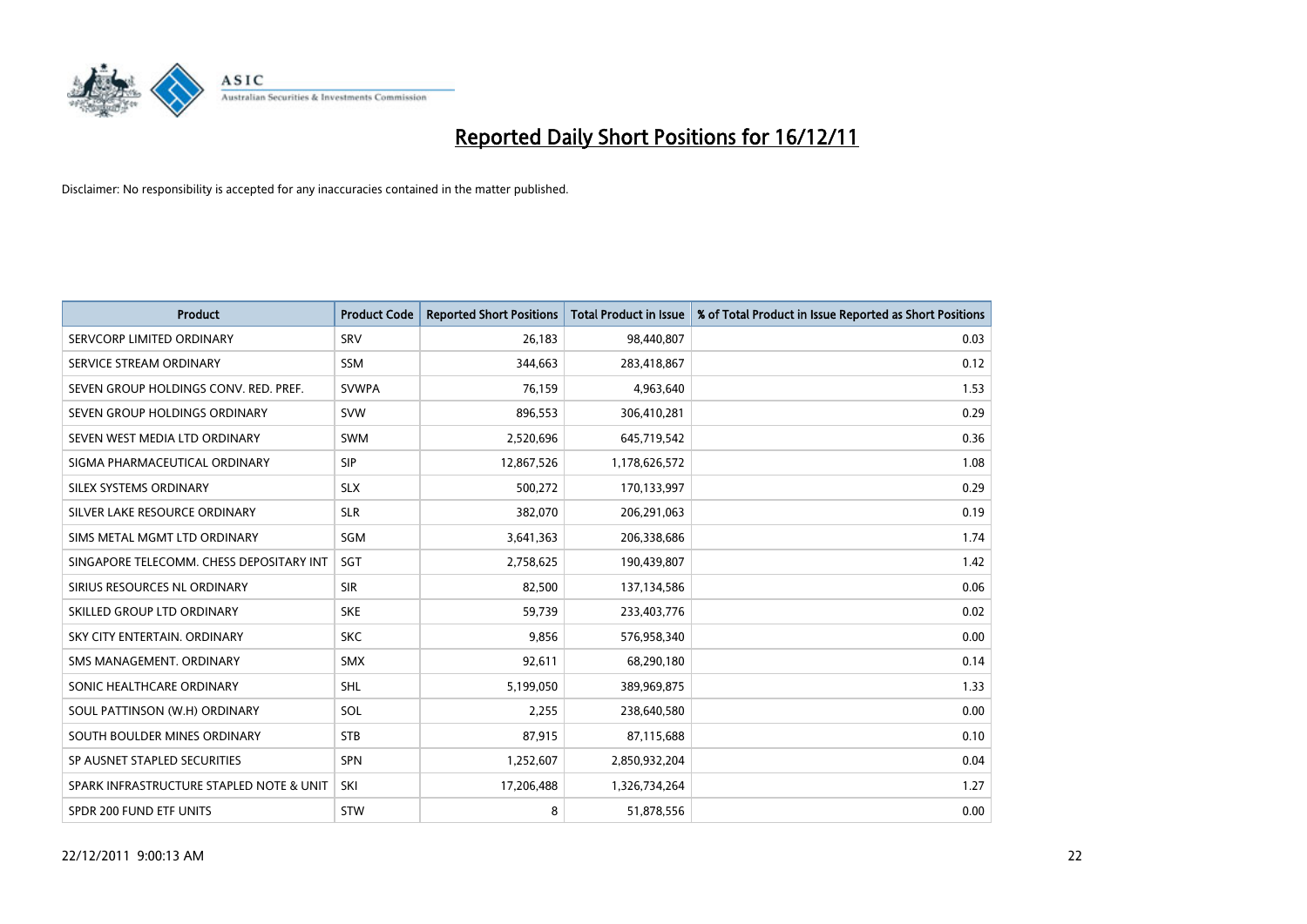

| <b>Product</b>                       | <b>Product Code</b> | <b>Reported Short Positions</b> | <b>Total Product in Issue</b> | % of Total Product in Issue Reported as Short Positions |
|--------------------------------------|---------------------|---------------------------------|-------------------------------|---------------------------------------------------------|
| SPECIALTY FASHION ORDINARY           | <b>SFH</b>          | 555,429                         | 192,086,121                   | 0.29                                                    |
| SPITFIRE RESOURCES ORDINARY          | SPI                 | 14,727                          | 156,333,731                   | 0.01                                                    |
| SPOTLESS GROUP LTD ORDINARY          | <b>SPT</b>          | 1,054,427                       | 265,454,407                   | 0.39                                                    |
| ST BARBARA LIMITED ORDINARY          | <b>SBM</b>          | 6,492,807                       | 325,615,389                   | 2.00                                                    |
| STANMORE COAL LTD ORDINARY           | <b>SMR</b>          | 17,231                          | 146,276,367                   | 0.01                                                    |
| STARPHARMA HOLDINGS ORDINARY         | SPL                 | 1,472,423                       | 277,804,020                   | 0.53                                                    |
| STH AMERICAN COR LTD ORDINARY        | SAY                 | 9,200                           | 257,785,604                   | 0.00                                                    |
| STHN CROSS MEDIA ORDINARY            | SXL                 | 2,355,537                       | 705,766,444                   | 0.34                                                    |
| STOCKLAND UNITS/ORD STAPLED          | SGP                 | 23,923,471                      | 2,316,509,153                 | 1.00                                                    |
| STRAITS RES LTD. ORDINARY            | SRO                 | 495,242                         | 324,796,141                   | 0.15                                                    |
| STW COMMUNICATIONS ORDINARY          | SGN                 | 310,270                         | 363,403,799                   | 0.08                                                    |
| SUNCORP GROUP LTD ORDINARY           | <b>SUN</b>          | 9,553,297                       | 1,286,600,980                 | 0.71                                                    |
| SUNDANCE ENERGY ORDINARY             | <b>SEA</b>          | 166,786                         | 277,098,474                   | 0.06                                                    |
| SUNDANCE RESOURCES ORDINARY          | SDL                 | 3,582,854                       | 2,918,672,169                 | 0.11                                                    |
| SUNLAND GROUP LTD ORDINARY           | <b>SDG</b>          | 26,203                          | 201,578,526                   | 0.01                                                    |
| SUPER RET REP LTD ORDINARY           | <b>SUL</b>          | 985,045                         | 194,754,593                   | 0.50                                                    |
| SWICK MINING ORDINARY                | <b>SWK</b>          | 1,548                           | 237,024,970                   | 0.00                                                    |
| SYMEX HOLDINGS ORDINARY              | <b>SYM</b>          | 6,633                           | 191,593,493                   | 0.00                                                    |
| <b>TABCORP HOLDINGS LTD ORDINARY</b> | <b>TAH</b>          | 2,461,349                       | 712,805,880                   | 0.34                                                    |
| TALENT2 INTERNATION ORDINARY         | <b>TWO</b>          | $\overline{7}$                  | 147,403,701                   | 0.00                                                    |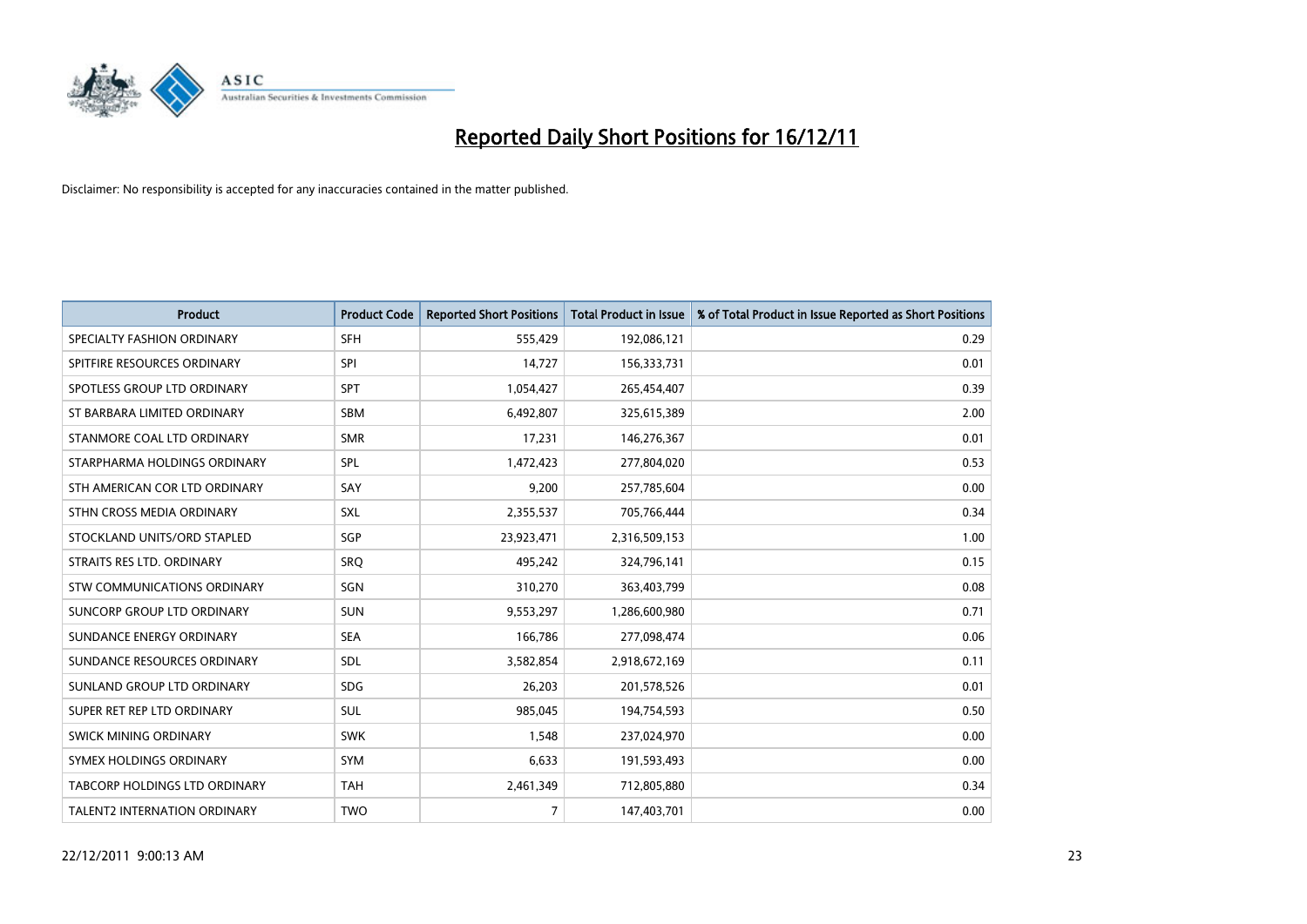

| <b>Product</b>                       | <b>Product Code</b> | <b>Reported Short Positions</b> | <b>Total Product in Issue</b> | % of Total Product in Issue Reported as Short Positions |
|--------------------------------------|---------------------|---------------------------------|-------------------------------|---------------------------------------------------------|
| TANAMI GOLD NL ORDINARY              | <b>TAM</b>          | 149,879                         | 260,997,677                   | 0.06                                                    |
| TAP OIL LIMITED ORDINARY             | <b>TAP</b>          | 3,119,231                       | 240,995,311                   | 1.31                                                    |
| TASSAL GROUP LIMITED ORDINARY        | <b>TGR</b>          | 69,514                          | 146,304,404                   | 0.05                                                    |
| TATTS GROUP LTD ORDINARY             | <b>TTS</b>          | 12,879,850                      | 1,340,758,701                 | 0.96                                                    |
| <b>TELECOM CORPORATION ORDINARY</b>  | <b>TEL</b>          | 9,097,406                       | 1,925,409,580                 | 0.46                                                    |
| TELSTRA CORPORATION, ORDINARY        | <b>TLS</b>          | 40,839,070                      | 12,443,074,357                | 0.31                                                    |
| TEN NETWORK HOLDINGS ORDINARY        | <b>TEN</b>          | 49,165,208                      | 1,045,236,720                 | 4.73                                                    |
| TERANGA GOLD CORP CDI 1:1            | <b>TGZ</b>          | 191,937                         | 156,228,063                   | 0.11                                                    |
| TFS CORPORATION LTD ORDINARY         | <b>TFC</b>          | 100,515                         | 279,621,829                   | 0.04                                                    |
| THAKRAL HOLDINGS GRP ORDINARY/UNIT   | <b>THG</b>          | 2                               | 585,365,014                   | 0.00                                                    |
| THE REJECT SHOP ORDINARY             | <b>TRS</b>          | 1,552,239                       | 26,071,170                    | 5.93                                                    |
| THOR MINING PLC CHESS DEPOSITARY 1:1 | <b>THR</b>          | 2.307                           | 222,489,120                   | 0.00                                                    |
| THORN GROUP LIMITED ORDINARY         | <b>TGA</b>          | 86,694                          | 146,091,970                   | 0.05                                                    |
| <b>TIGER RESOURCES ORDINARY</b>      | <b>TGS</b>          | 1,657,993                       | 671,110,549                   | 0.22                                                    |
| <b>TISHMAN SPEYER UNITS</b>          | <b>TSO</b>          | 41,524                          | 338,440,904                   | 0.01                                                    |
| TNG LIMITED ORDINARY                 | <b>TNG</b>          | 4,321                           | 284,803,062                   | 0.00                                                    |
| TOLL HOLDINGS LTD ORDINARY           | <b>TOL</b>          | 21,166,539                      | 717,133,875                   | 2.93                                                    |
| TORO ENERGY LIMITED ORDINARY         | <b>TOE</b>          | 35,404                          | 975,436,676                   | 0.00                                                    |
| <b>TOWER LIMITED ORDINARY</b>        | <b>TWR</b>          | 689,519                         | 265,176,580                   | 0.26                                                    |
| TOX FREE SOLUTIONS ORDINARY          | <b>TOX</b>          | 17,701                          | 97,626,882                    | 0.01                                                    |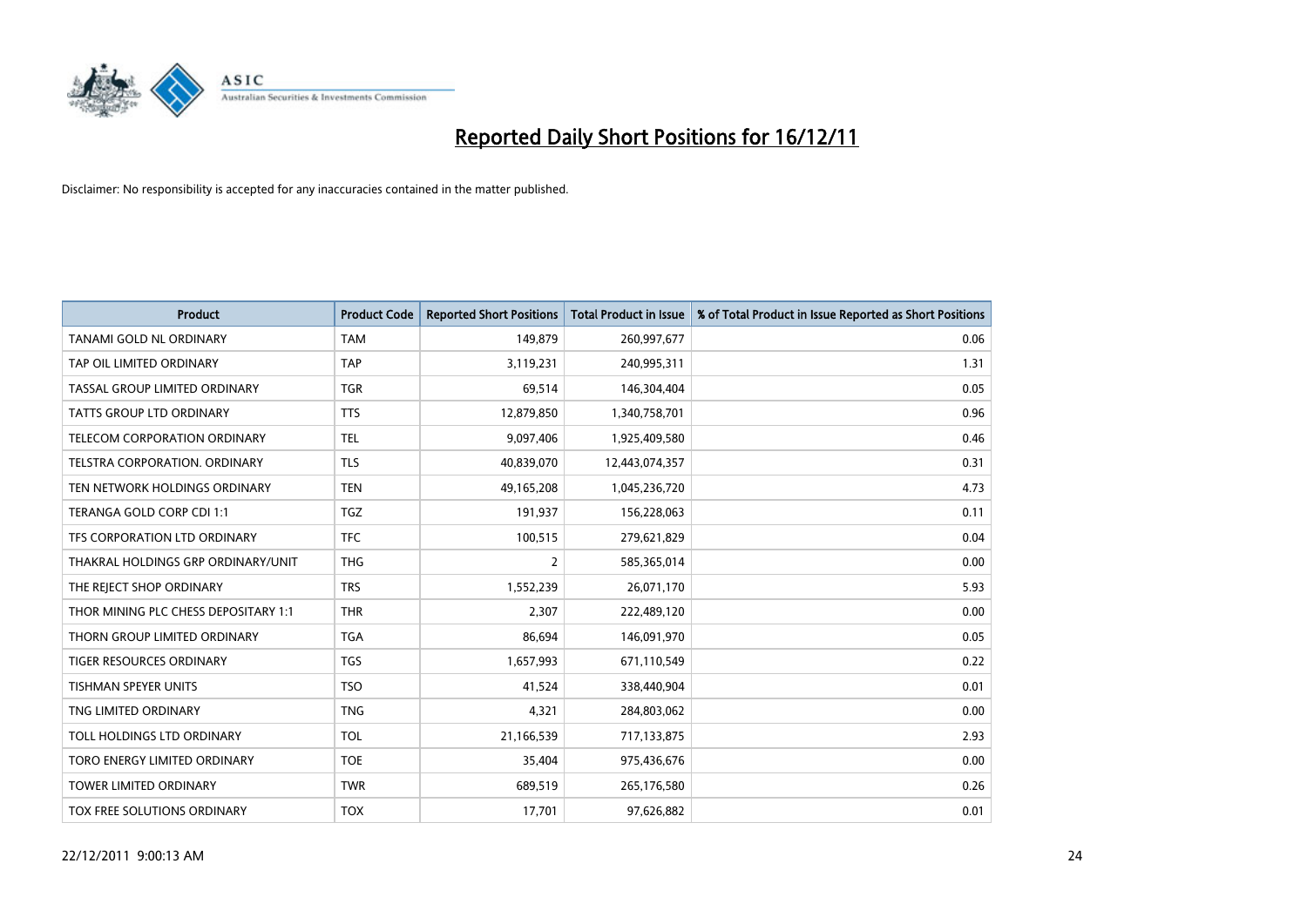

| <b>Product</b>                       | <b>Product Code</b> | <b>Reported Short Positions</b> | <b>Total Product in Issue</b> | % of Total Product in Issue Reported as Short Positions |
|--------------------------------------|---------------------|---------------------------------|-------------------------------|---------------------------------------------------------|
| TPG TELECOM LIMITED ORDINARY         | <b>TPM</b>          | 3,248,397                       | 793,808,141                   | 0.40                                                    |
| TRANSFIELD SERVICES ORDINARY         | <b>TSE</b>          | 4,245,205                       | 546,763,410                   | 0.76                                                    |
| TRANSPACIFIC INDUST, ORDINARY        | <b>TPI</b>          | 9,165,866                       | 1,578,209,025                 | 0.57                                                    |
| TRANSURBAN GROUP TRIPLE STAPLED SEC. | <b>TCL</b>          | 3,748,868                       | 1,451,447,154                 | 0.24                                                    |
| TREASURY WINE ESTATE ORDINARY        | <b>TWE</b>          | 12,782,981                      | 647,227,144                   | 1.97                                                    |
| TRINITY GROUP STAPLED SECURITIES     | <b>TCO</b>          | 3,419                           | 193,235,631                   | 0.00                                                    |
| TROY RESOURCES NL ORDINARY           | <b>TRY</b>          | 66,898                          | 88,549,823                    | 0.07                                                    |
| UGL LIMITED ORDINARY                 | UGL                 | 3,930,944                       | 166,047,171                   | 2.38                                                    |
| UNILIFE CORPORATION CDI 6:1          | <b>UNS</b>          | 24,981                          | 260,848,758                   | 0.01                                                    |
| UXC LIMITED ORDINARY                 | <b>UXC</b>          | 11,805                          | 306,933,250                   | 0.00                                                    |
| <b>VDM GROUP LIMITED ORDINARY</b>    | <b>VMG</b>          | 377,028                         | 932,485,103                   | 0.04                                                    |
| <b>VENTNOR RES LTD ORDINARY</b>      | <b>VRX</b>          | 3,511                           | 43,038,500                    | 0.01                                                    |
| <b>VENTURE MINERALS ORDINARY</b>     | <b>VMS</b>          | 352,614                         | 221,093,592                   | 0.15                                                    |
| <b>VIEW RESOURCES LTD ORDINARY</b>   | <b>VRE</b>          | 1,760                           | 881,953,670                   | 0.00                                                    |
| <b>VIRGIN AUS HLDG LTD ORDINARY</b>  | <b>VAH</b>          | 24,091,453                      | 2,210,197,600                 | 1.10                                                    |
| <b>VITA GROUP LTD ORDINARY</b>       | <b>VTG</b>          | 75,190                          | 142,499,800                   | 0.05                                                    |
| VITERRA INC CDI 1:1                  | <b>VTA</b>          | 3,828                           | 68,629,939                    | 0.01                                                    |
| WATPAC LIMITED ORDINARY              | <b>WTP</b>          | 16,461                          | 185,160,973                   | 0.00                                                    |
| <b>WDS LIMITED ORDINARY</b>          | <b>WDS</b>          | 701                             | 144,740,614                   | 0.00                                                    |
| WEBIET LIMITED ORDINARY              | <b>WEB</b>          | 63,335                          | 73,180,426                    | 0.09                                                    |